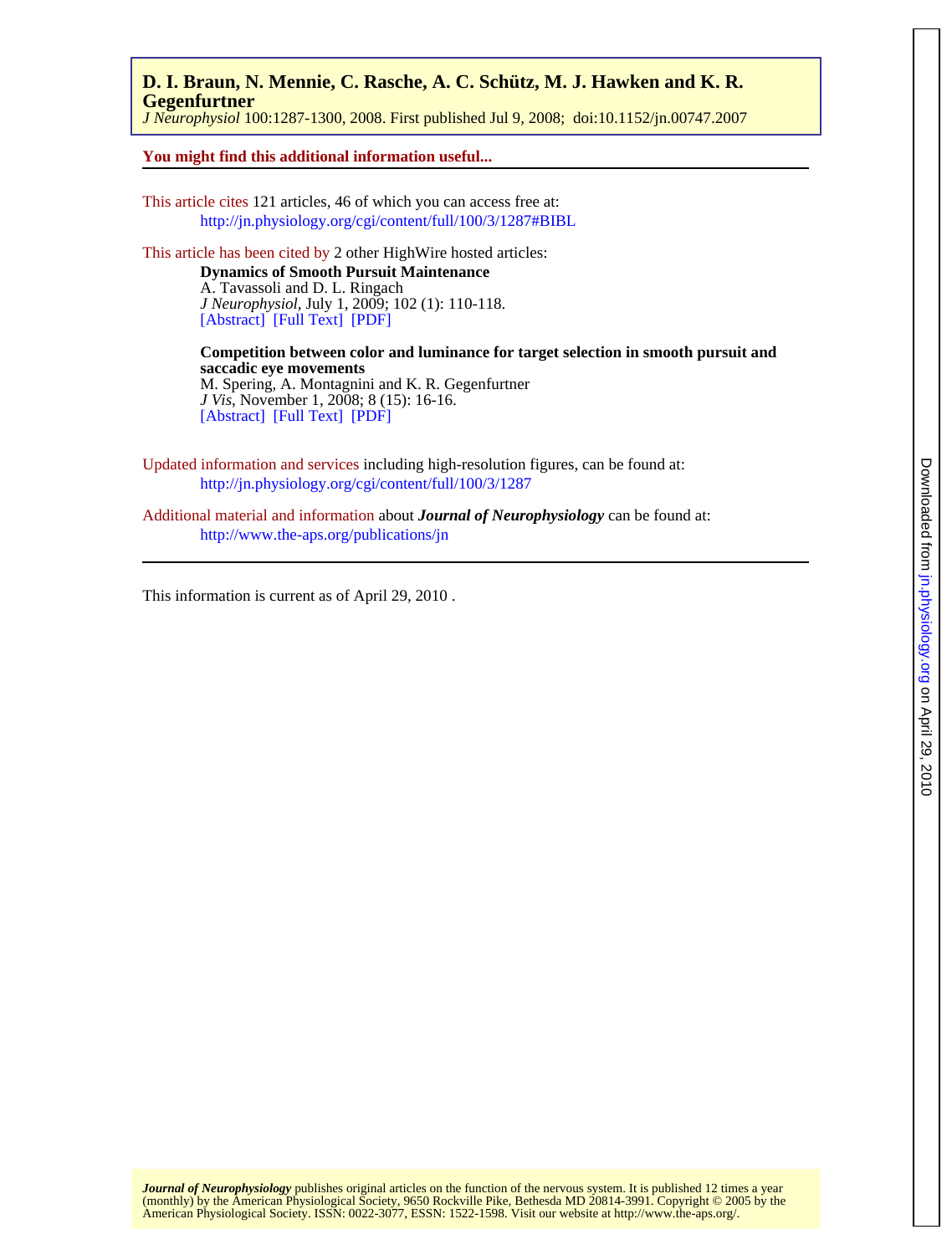# Smooth Pursuit Eye Movements to Isoluminant Targets

**D. I. Braun,**<sup>1</sup> **N. Mennie,**<sup>1</sup> **C. Rasche,**<sup>1</sup> **A. C. Schütz,**<sup>1</sup> **M. J. Hawken,**<sup>2</sup> and **K. R. Gegenfurtner**<sup>1</sup>

<sup>1</sup>Abteilung Allgemeine Psychologie, Justus-Liebig-Universität; Giessen, Germany; and <sup>2</sup>Center for Neural Science, New York University; *New York, New York*

Submitted 5 July 2007; accepted in final form 4 July 2008

Braun DI, Mennie N, Rasche C, Schütz AC, Hawken MJ, Gegen**furtner KR.** Smooth pursuit eye movements to isoluminant targets. *J Neurophysiol* 100: 1287–1300, 2008. First published July 9, 2008; doi:10.1152/jn.00747.2007. At slow speeds, chromatic isoluminant stimuli are perceived to move much slower than comparable luminance stimuli. We investigated whether smooth pursuit eye movements to isoluminant stimuli show an analogous slowing. Beside pursuit speed and latency, we studied speed judgments to the same stimuli during fixation and pursuit. Stimuli were either large sine wave gratings or small Gaussians blobs moving horizontally at speeds between 1 and 11°/s. Targets were defined by luminance contrast or color. Confirming prior studies, we found that speed judgments of isoluminant stimuli during fixation showed a substantial slowing when compared with luminance stimuli. A similarly strong and significant effect of isoluminance was found for pursuit initiation: compared with luminance targets of matched contrasts, latencies of pursuit initiation were delayed by 50 ms at all speeds and eye accelerations were reduced for isoluminant targets. A small difference was found between steady-state eye velocities of luminance and isoluminant targets. For comparison, we measured latencies of saccades to luminance and isoluminant stimuli under similar conditions, but the effect of isoluminance was only found for pursuit. Parallel psychophysical experiments revealed that different from speed judgments of moving isoluminant stimuli made during fixation, judgments during pursuit are veridical for the same stimuli at all speeds. Therefore information about target speed seems to be available for pursuit eye movements and speed judgments during pursuit but is degraded for perceptual speed judgments during fixation and for pursuit initiation.

#### INTRODUCTION

Visual motion analysis provides important information for perceptual judgments of object movements and for other perceptual phenomena: perceptual grouping, image segmentation, depth perception. Furthermore, motion signals are critical for the generation and maintenance of smooth pursuit eye movements (Krauzlis and Lisberger 1994; Lisberger et al. 1987; Rashbass 1961; Robinson 1965). Neural systems for visual motion perception and for smooth pursuit eye movements seem to be closely related and to share the same sensory input for the detection and analysis of motion (Britten 2003; Krauzlis 2004, 2005; Lisberger and Movshon 1999; Lisberger et al. 1987; Movshon et al. 1990; Newsome et al. 1985; Page et al. 1994).

At the core of the extrastriate cortical pathway for the analysis of visual motion are two key areas: the first is the relatively small middle temporal area (MT/V5), which contains a high proportion (90%) of direction-selective cells (Lagae et al. 1994; Saito et al. 1989), which are also partly tuned for speed and are capable of encoding acceleration in their population response (Krekelberg et al. 2006; Lisberger and Movshon 1999; Mausell and Van Essen 1983; Priebe and Lisberger 2004; Priebe et al. 2003). Adjacent to MT are the dorsal and lateral parts of the medial superior temporal area (MST). While the dorsal part is involved in the analysis of complex field motion caused by ego motion, the lateral part (MSTl) seems to be concerned with the analysis of object movements in the external space and pursuit (Duffy and Wurtz 1991a,b; Dürsteler and Wurtz 1988; Komatsu and Wurtz 1988; Newsome et al. 1988; Saito et al. 1986; Tanaka and Saito 1989; Tanaka et al. 1993). The direction and speed discrimination performance of MT neurons has been closely linked to monkeys' perceptual performance through recording, microstimulation and lesion studies (Britten et al. 1992; Liu and Newsome 2005; Newsome and Pare´ 1988; Rudolf and Pasternak 1999; Salzman et al. 1990, 1992). Lesions of MT result in retinotopic deficits of pursuit initiation (Newsome et al. 1985), whereas lesions to MSTl are followed by pronounced directional deficits during maintained pursuit toward the lesioned brain hemisphere (Dürsteler and Wurtz 1988). The importance of area MT for the perception of motion was furthermore established by studies in human patients (Vaina et al. 2001; Zihl et al. 1983). In neuroimaging studies, the human MT/MST complex (hMT) is typically the region showing the largest activation with motion stimuli (Culham et al. 2001; Tootell et al. 1995; Watson et al. 1993; Zeki et al. 1991), and transcranial magnetic stimulation over area hMT selectively disrupts visual motion processing (Hotson et al. 1994).

However, there is also evidence that area hMT is not the sole extrastriate area for visual motion perception. In fMRI experiments, area V3A and other regions of the parietal and superior temporal sulcus are also activated by motion stimuli (Culham et al. 2001; Orban et al. 1995; Sunaert et al. 1999; Tootell et al. 1995). Several types of motion stimuli, which can clearly be seen perceptually by primates, elicit rather weak responses in area MT. For example, some types of higher-order motion stimuli defined by contrast alternations, motion, or color give rise to motion percepts but are only weakly represented by neuronal activity of MT neurons (Albright 1992; Gegenfurtner et al. 1994; O'Keefe and Movshon 1998; Smith et al. 1998). Colored motion stimuli, where motion is defined by chromatic contrast alone, have been central in understanding the representation of higher-order motion. Initially it was thought that motion defined by chromatic borders alone could not be seen (Livingstone and Hubel 1984, 1987; Ramachandran and Gregory 1978). However, after extensive study, it has become increasingly clear that motion blindness for colored stimuli

Address for reprint requests and other correspondence: K. R. Gegenfurtner, Abteilung Allgemeine Psychologie, Justus-Liebig-Universität, Otto-Behaghel-Str. 10F, 35394 Giessen, Germany (E-mail: gegenfurtner@uni-giessen.de).

Downloaded from jn.physiology.org on April 29, Downloadedfrom [jn.physiology.org](http://jn.physiology.org) on April 29, 2010  $0102$ 

The costs of publication of this article were defrayed in part by the payment of page charges. The article must therefore be hereby marked "*advertisement*" in accordance with 18 U.S.C. Section 1734 solely to indicate this fact.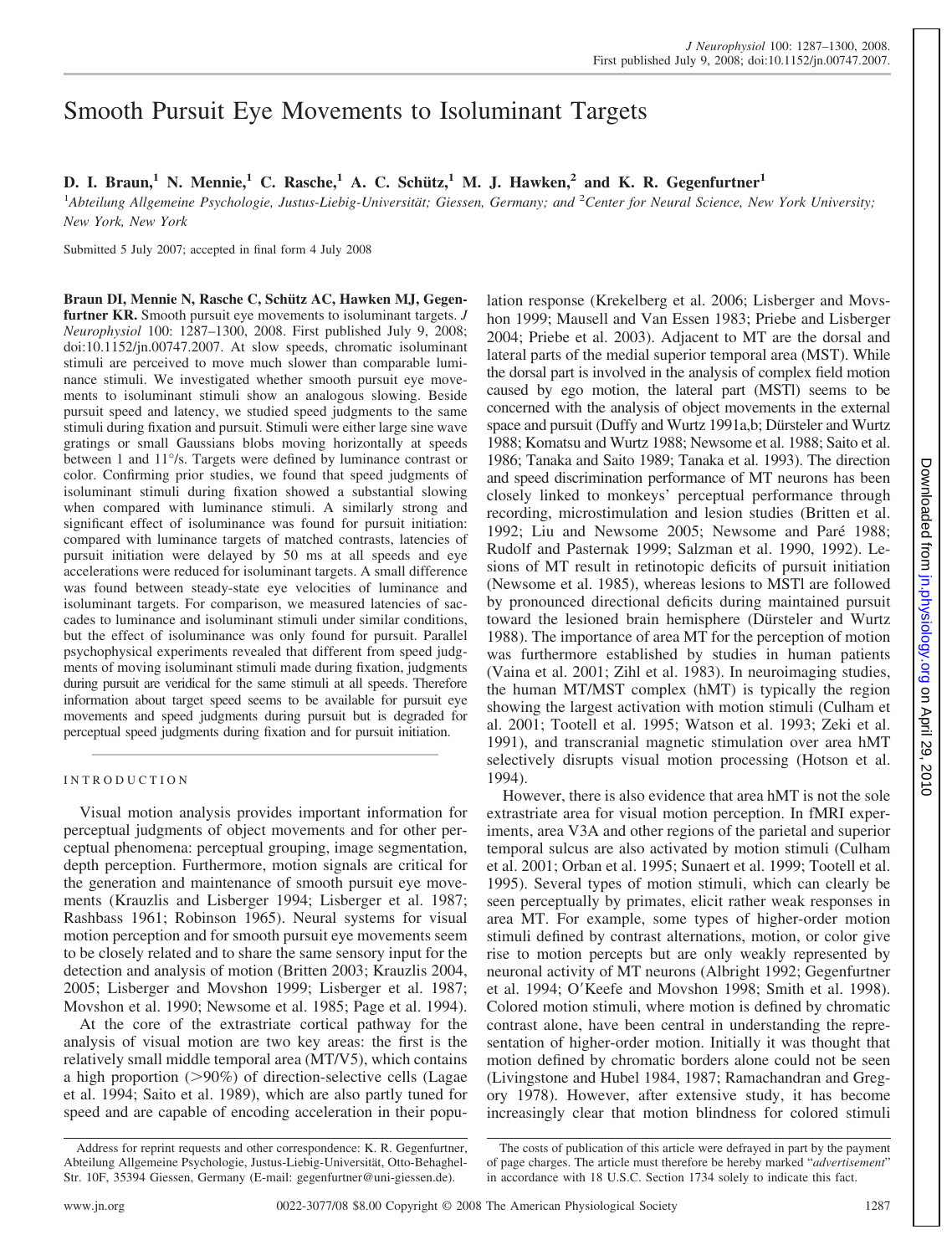occurs only under very special circumstances, namely in the periphery of the visual field with slow speeds and low spatial frequencies (for a recent review, see Cropper and Würger 2005). Under foveal viewing conditions, the primate visual system is highly sensitive to motion defined by color at low temporal frequencies  $(<$  4 Hz) (Derrington and Henning 1993; Gegenfurtner and Hawken 1995a; Stromeyer et al. 1995). While the sensitivity at high temporal frequencies decreases more rapidly for color than for luminance, motion of colored stimuli at high temporal frequencies can still be seen reliably. Because motion and color interact very differently at low and high temporal frequencies, it has been argued that two different mechanisms, a slow and a fast one underlie these two temporal regimes. The slow mechanism is color-opponent and shows high sensitivity to color but is not able to signal the speed of these patterns reliably. The fast mechanism has a weaker sensitivity to color but has the capability to reliably signal the speed of motion (Gegenfurtner and Hawken 1996).

Because MT neurons are not color-opponent and prefer temporal frequencies  $>4$  Hz, the magnocellular pathway, including area MT, is a likely neuronal substrate for the fast motion pathway (for recent review, see Born and Bradley 2005). Processing of slowly moving isoluminant patterns is more likely due to a pathway including extrastriate visual areas V2, V3, and potentially V4 (for recent review, see Lennie and Movshon 2005). Here we explored the perception of slow and fast luminance and isoluminant motion stimuli and asked whether different processing pathways are used for the initiation and maintenance of smooth pursuit eye movements. Because at slow speeds chromatic isoluminant stimuli are perceived to move much slower than comparable luminance stimuli (Cavanagh et al. 1984; Gegenfurtner et al. 2003), we investigated whether smooth pursuit eye movements to isoluminant stimuli show an analogous slowing. We were also interested in whether active tracking improves speed perception.

### METHODS

#### *Stimulus generation and presentation*

Observers were seated in a dark room facing a Sony Triniton F-900 23-in monitor with a refresh rate of 100 Hz. At a viewing distance of 92 cm, the active screen area subtended 26.5° of visual angle in the horizontal and 14° in the vertical direction on the subject's retina. The screen was viewed binocularly. The subject's head was fixed using a bite bar made of dental medical material and two support points at the forehead. Visual stimuli were generated by a Cambridge Research System VSG 2/3 graphics board with a frame rate of 100 Hz. Each gun of the CRT was linearized by a look-up table to give a 12-bit intensity resolution.

#### *Color space*

The sinusoids were modulations symmetric around a central white point with Judd-corrected (Judd 1951) C.I.E. xyY coordinates (0.32, 0.36, 32.6). The grating stimuli were modulated around the white point between red (CIE xyY 0.39, 0.324, 32.6) and green (0.23, 0.407, 32.6) so as to isolate the red-green color opponent mechanism (Derrington et al. 1984; Krauskopf et al. 1982). The Gaussian blobs were defined by color modulations from the white point in the red or the green direction. The C.I.E. coordinates of the stimuli were transformed into cone excitations using the primaries determined by Smith and Pokorny (1975). Maximal modulation between red and green

resulted in an 11.5% rooted mean squared cone contrast of the L- and M-cones.

#### *Observers*

Three to six highly trained observers including two of the authors (mean age: 27.5 yr, 4 female, 2 male) participated in the different experiments. In the pursuit experiment with a small Gaussian target, two of the six observers were authors; in all other experiments, only one of the authors participated. All observers had normal color vision and eye movements; two of them were slightly myopic. All procedures were conducted with the approval of the local Ethics Committee and in compliance with the declaration of Helsinki.

#### *Eye movement recording and fixation control*

The position of the right eye was measured with a double-Purkinjeimage infra-red eye tracker (Crane and Steele 1985) (Fourward Technologies, Generation Vl). Viewing was binocular with natural pupils through a 45 $^{\circ}$  angled glass plate with a transmittance  $>90\%$ . The horizontal eye position was sampled with an A/D converter at 500 Hz at 12-bit precision and stored on disk for later analysis.

#### *Analysis of eye traces*

Position traces were recorded for 500 ms prior to the onset of the stimulus movement until stimulus offset. Eye velocity signals were obtained by digital differentiation of eye position signals over time. Steady-state velocity was computed as the average eye speed during a 250-ms interval starting 500 ms before stimulus motion offset. For the detection of saccades during that interval, a histogram of the instantaneous velocities was compiled to compute the limits for detection of velocities above and below the dominant velocity distribution. For each saccade, a period of 16 ms before and a period of 70 ms after the saccade were removed from the trace, and only pursuit segments  $>50$  ms were included in the analysis. The detection of saccades by the algorithm was confirmed by visual inspection of each trace.

For the analysis of pursuit initiation, the eye position signals were filtered by a second-order Butterworth filter with a cut-off frequency of 30 Hz. The eye velocity signals were filtered by a Butterworth filter with a cut-off frequency of 20 Hz. For each trial, the onset and acceleration of smooth pursuit was determined with the method used by Schütz, Braun, and Gegenfurtner (2007): in the time interval from 80 to 300 ms after stimulus motion onset, starting with every sample, regression lines with a length of 80 ms were fitted to the velocity trace. All regression lines with an  $R^2$  < 0.7 and a slope  $\langle 10^{\circ}/s^2 \text{ or } 200^{\circ}/s^2 \rangle$ were discarded. From the remaining regression lines, the one with the highest  $R^2$  was selected. The intercept of the selected regression line and the time axis was defined as pursuit onset. The slope of the selected regression line was defined as acceleration on this trial. All single traces were visually inspected to verify that the observer was able to follow the instructions, that the eye position was tracked correctly, and that the algorithms detected pursuit onset correctly. Traces with saccades during initiation were also discarded during visual inspection.

## *Psychophysical determination of isoluminance*

The subjective point of isoluminance for each observer was determined with a minimum motion experiment (Hawken et al. 1994). On a gray background, two vertical sine wave gratings of 0.82 cpd appeared simultaneously for 1 s in two separate rectangular windows above and below a central black fixation square (0.2°). The distance between the two windows was 0.5°. Each window had a height of 5.3° and a width of 14°. The two gratings drifted horizontally in opposite directions. One of them was a luminance grating and served as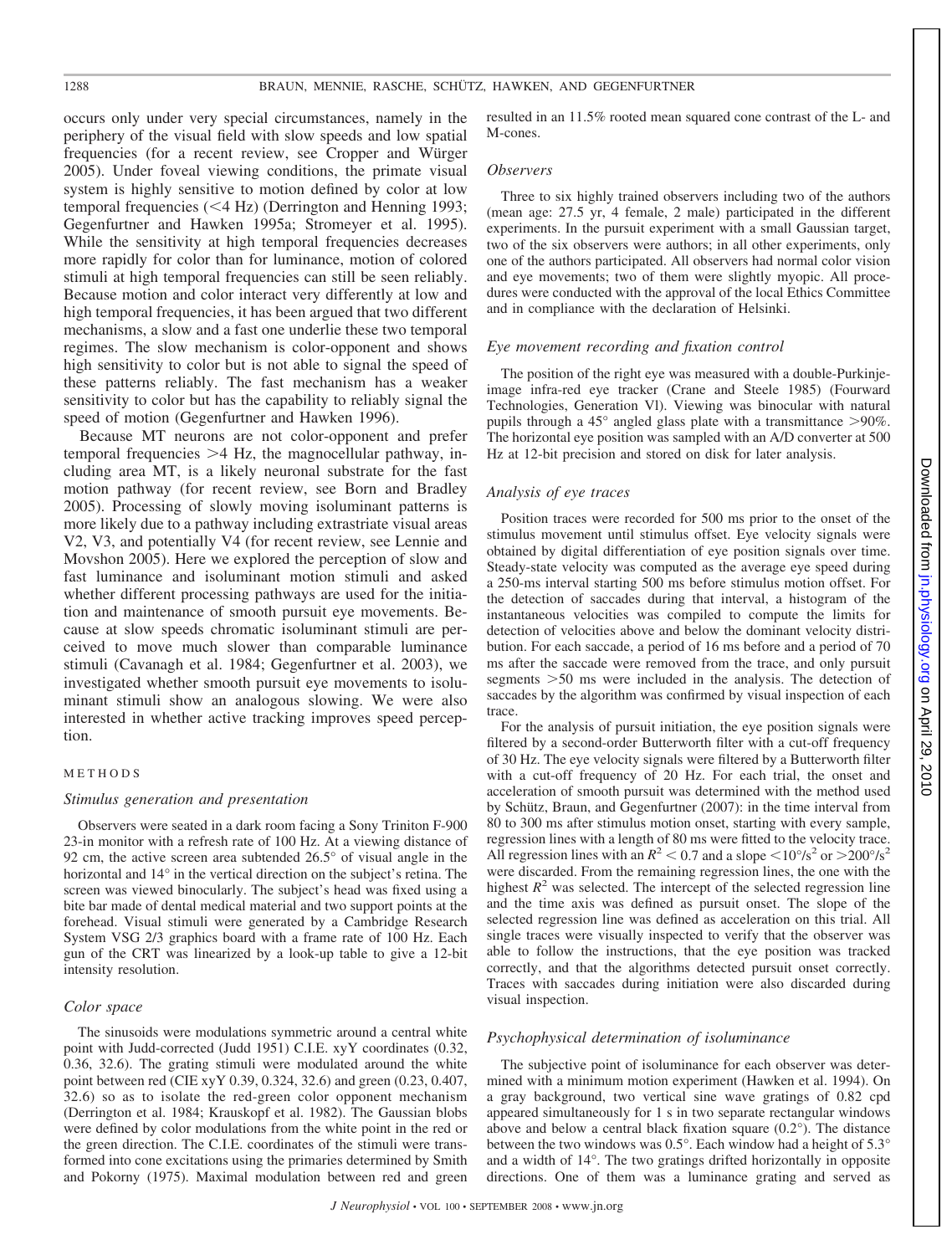standard for the speed comparison. For the luminance grating, we chose a contrast of 12.5%, which closely matched the RMS-conecontrast of the color stimuli. The comparison grating was a red-green sine wave, which was modulated by changing the contrast of the red and green components antagonistically in nine steps around the point of photometric isoluminance to fully explore small variations around the point of photometric isoluminance. The luminance contrasts of the red-green gratings were  $-12.5, -6.25, -3.125, -1.5625, 0, 1.5625,$ 3.125, 6.25, and 12.5%, where negative values indicate that the green stripes were brighter than the red stripes and positive values that the red stripes were brighter than the green ones. Measurements using a luminance defined comparison grating were interleaved with the red-green comparison gratings to evaluate the variability of the observer's judgments. For a single trial, the standard luminance grating was presented randomly either in the upper or lower window and the red-green test grating appeared in the other window. The observer was instructed to compare the speeds of the two gratings at straight ahead gaze without breaking central fixation. After each trial, he/she reported the position of the faster grating by pressing one of two buttons. A two alternative forced-choice procedure was used to drive a staircase that adjusted the velocity of the red-green test stimulus until it was perceived to move with the same speed as the standard. Four different experiments were run in which the speed of the standard luminance grating was 0.78, 1.56, 3.12, or 6.25 Hz, corresponding to speeds ranging from 0.95 to 7.6°/s.

During each trial, the observer's eye position relative to fixation was observed by the experimenter on an oscilloscope screen. When an observer moved his/her eyes away from the fixation spot, executed a saccade to the gratings, or pursued one of them, he/she was reminded to keep central fixation. Because our observers had participated in other eye movement and psychophysical experiments, they were able to keep stable fixation and moved their eyes very rarely. Following training, three test sessions were run with each observer for each speed. On a given day, only three tests with different standard speeds in a random sequence were run with each observer, lasting less than an hour.

#### *Pursuit experiments with large grating stimuli*

In the first experiment, a red fixation square was present in the center of the screen on a gray background for 1 s. When the fixation square disappeared, a vertically oriented sine wave grating with a spatial frequency of 0.3 cpd appeared in a  $10 \times 10^{\circ}$  window and drifted within the aperture with a speed of 2.57, 5.15, or 10.3°/s randomly to the left or right. The sine wave grating was either a red-green isoluminant grating or a luminance grating of 12.5% contrast, which matched the RMS-cone-contrast of the isoluminant stimuli. To the red-green photometric isoluminant stimuli, we added increments and decrements of luminance contrasts of  $-10, -5, -2$ , 0, 2, 5, or 10% to study effects of contrast variations around isoluminance. The negative contrast values indicate that the green bars were brighter than the red bars of the gratings. Observers were asked to pursue the gratings as precisely as possible. Four observers were tested with pursuit stimuli presented at the seven color contrasts and one luminance contrast at each of the three speeds. We ran  $\geq 1,000$ trials per observer resulting in 40 trials per each of the 24 conditions.

The purpose of this experiment was to determine whether pursuit eye movements show a slowing similar to that observed in psychophysical speed judgments of moving chromatic stimuli and, if so, to determine the point of minimal eye velocity in response to moving chromatic gratings: the isoluminant point for pursuit.

To make a comparison between pursuit to luminance gratings and red-green chromatic gratings, a second series of experiments was run. For the red-green gratings, we used, for each observer, the luminance contrast that produced minimum motion psychophysically. Experimental conditions were the same as in the preceding text except that four grating speeds were used  $(1.29, 2.57, 5.15, or 10.3\degree/s)$  and randomly interleaved over trials. The stimuli were either luminance gratings with 12.5% contrast or red-green gratings with a matching RMS-cone-contrast whose luminance contrasts were fixed at the individual observer's subjective isoluminant point. Six sessions with 200 trials were completed with four observers resulting in 150 trials per condition for each observer.

During the analysis, it turned out to be difficult to reliably extract pursuit parameters from individual trials for initiation at the lowest grating speed, i.e., 1.29°/s (see also Hawken and Gegenfurtner 2001). Because the results were more variable and we were not sure whether this additional variability was inherent or due to our analysis, we decided not to present the single trial results for the grating speed of 1.29°/s. The average responses for the 1.29°/s speed are presented and were fully compatible with our conclusions.

#### *Pursuit experiments with blobs*

Most investigations of smooth pursuit eye movements have used spatially localized targets. Therefore in a separate series of experiments pursuit was tested with small target stimuli that had a Gaussian luminance profile to avoid chromatic aberration caused by sharp edges. The space constant of the Gaussian was 0.5°. Again two kinds of stimuli were used: the luminance stimulus was modulated around the neutral gray with a contrast of 12.5% and the chromatic stimuli were always green with luminance contrasts of  $-10, -5, -2, -1, 0$ , 1, 2, 5, or 10%. Here negative contrasts indicate that the green stimuli were darker than the neutral gray background. A step ramp paradigm (Rashbass 1961) was used in these experiments. After the offset of a red central fixation spot, the pursuit target blob appeared randomly either to the left or right of fixation; then it moved toward the center and across the screen for one second. The target speeds of 1.14, 2.28, 4.55, and 9.1°/s and the two directions were randomly chosen on each trial. The distance between the target onset location and the fixation spot depended on the speed of the target motion and was chosen so that the center of the screen was reached by the target 200 ms after motion onset. At least four sessions with 200 trials were run with each of six observers after a training session.

## *Latency measurements of pursuit and saccadic eye movements*

Small Gaussian blob targets with the same spatial extent as described in the preceding text were also used to specifically compare the effect of color and contrast on the initiation of both smooth pursuit and saccadic eye movements. In this experiment, saccade and pursuit trials were interleaved. We used the gap paradigm for saccades to obtain saccadic latencies in the range of pursuit latencies and to obtain more compact latency distributions (Fischer and Ramsperger 1986; Krauzlis and Miles 1996; Saslow 1967). For the saccade condition, a fixation spot was first presented at the central screen location. After an unpredictable interval between 500 and 1,000 ms, the fixation spot disappeared and the target appeared 2.6° randomly to the left or right of fixation after a gap of 200 ms. In the pursuit condition the target appeared 2.6° to the left or right of fixation and moved back toward the center and across the screen with a speed of 10.5°/s. Pursuit and saccade targets were either achromatic with a contrast of 12.5, 25, or 100% or red photometric isoluminant with the background and cone contrast matched to that of the low-contrast luminance (12.5%) blob. Three observers were tested in four sessions with 200 trials each. Because this paradigm introduces a gap only in the saccade condition, we ran an additional control experiment on the same subjects where we compared saccadic latencies for the gap and no-gap conditions in response to isoluminant targets and the low-contrast luminance targets.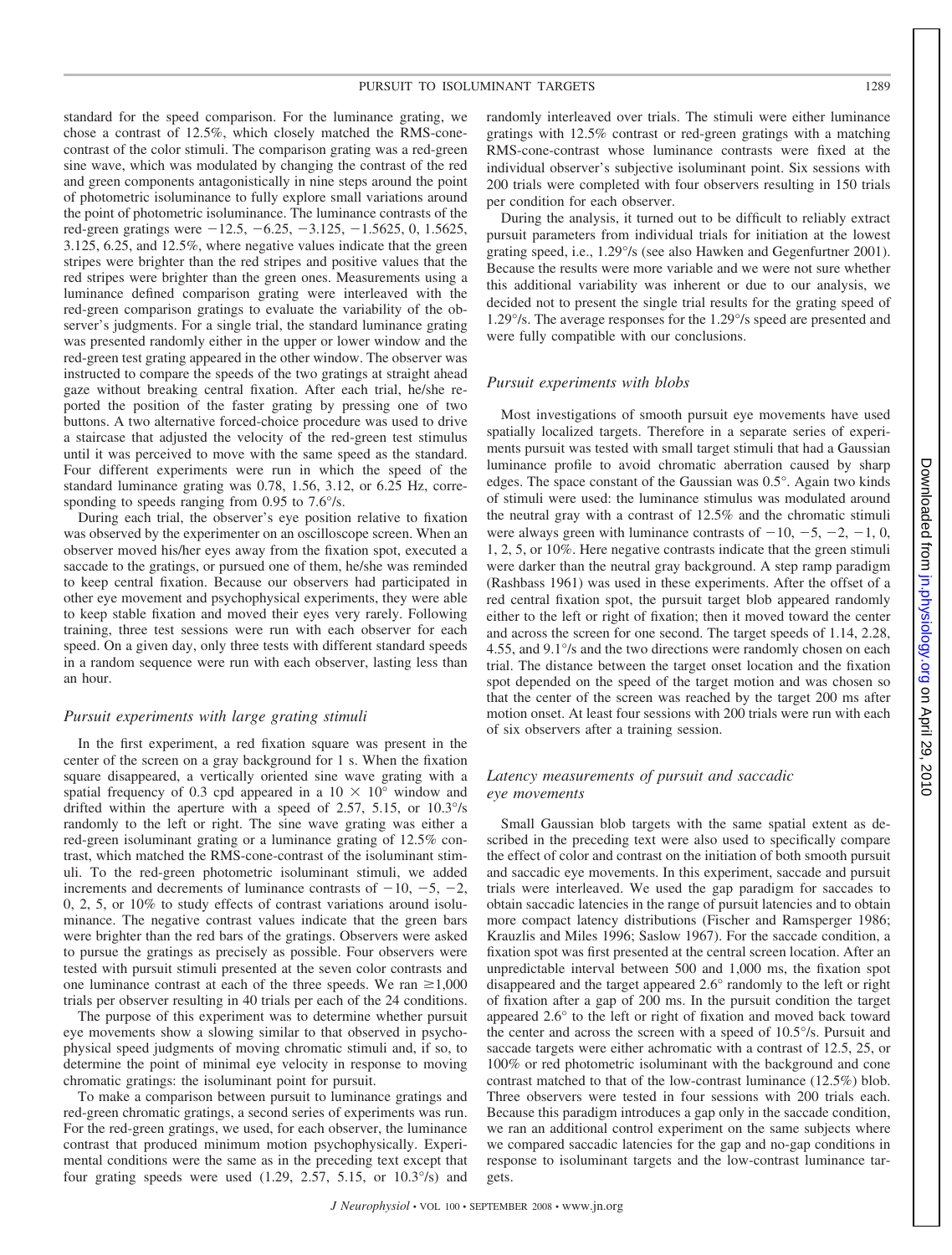## *Speed perception during central fixation or pursuit*

Speed perception of moving isoluminant and luminance gratings was measured psychophysically with a memory paradigm (McKee 1981) under two conditions: during central fixation and during pursuit. Before each session observers were told to keep in mind the standard speed for later comparisons. Ten times at the beginning of each block and on occasional  $(\leq 5\%)$  trials during the test session indicated by a red fixation spot the standard luminance grating appeared and moved at a fixed standard speed randomly left- or rightward. Four standard speeds (1.29, 2.57, 5.15, or 10.3%) were used in separate sessions. In the test phase indicated by a green fixation spot, an isoluminant test grating of  $10 \times 10^{\circ}$  (or on occasions the standard grating) appeared after a fixation period of 1 s and moved left- or rightward at different speeds for 1 s. After each trial, the subject gave his/her speed judgment, e. g. whether the grating had moved faster or slower than the remembered standard by pressing an assigned button.

In the fixation condition, the observer was asked to maintain continuous fixation of the central fixation spot, which was always present during the presentation of the moving standard luminance grating at the beginning and during the presentation of the moving luminance and chromatic test gratings. The stability of the observer's eye position was continuously monitored by the experimenter on an oscilloscope screen. In general, observers were able to maintain fixation and were reminded to do so when they occasionally started to deviate from the fixation spot or to initiate pursuit. Eye position traces were stored, and inspection of the traces showed that observers did not show any systematic deviations from fixation.

In the pursuit condition, the central fixation spot disappeared when the standard luminance grating or the test grating appeared and the observer was asked to follow the moving grating with his/her eyes as precisely as possible before giving his/her speed judgment. For each observer, we used the individual's isoluminant point determined by the minimum motion experiment. Again the eye movements were monitored on-line by the experimenter. Analysis of the stored traces indicated that the traces did not differ systematically in gain or latency from the ones obtained in trials without psychophysical judgments.

Each block lasted  $\sim$  15 min. After each test session, a break of 15 min was introduced to allow the observer to forget the previous standard speed. Four sessions with 200 test trials each were run with four observers for each condition, e.g., speed judgment during central fixation and speed judgment during pursuit.

The fixed duration of stimulus movement used in these experiments leads to a potential confound of speed with the distance the individual grating bars travel. While there is some evidence that observers do not use such spatial or temporal cues during fixation (Henning and Derrington 1994; McKee et al. 1986), they could use the final eye position to infer speed in the pursuit condition. To exclude that possibility, we ran a control experiment on two naïve observers, where the duration of the stimulus was randomly chosen between 750 and 1500 ms. Two standard speeds  $(2.57 \text{ and } 5.15\degree/s)$ were used.

## RESULTS

## *Perceived speed for grating targets at and near isoluminance*

As expected (Cavanagh et al. 1984), in the minimum motion experiment, all observers showed a strong dependence of their speed judgments on the luminance contrast of the near-isoluminant chromatic gratings when they compared the velocities of red-green gratings to luminance gratings moved at slow speeds. At certain red/green contrast ratios, much higher velocities of the red-green grating were required to produce the percept of equal velocity with the standard luminance grating.

For each observer, the results of three test sessions for each of the standard speeds were averaged and used to determine luminance contrast ratio as his/her subjective point of isoluminance. Figure 1*A* shows for four observers the perceived relative speed of the red-green grating for the constant drift speed of the luminance grating of 1.9°/s as a function of increments or decrements of luminance contrast added to the photometrically determined isoluminant red and green grating components. For each observer, the perceived relative speed of the red-green grating continuously decreases to a minimum at a certain contrast ratio  $\langle 10\%$  luminance contrast. At this minimum, observers perceived the red-green grating to move on average 29.5% (range: 22–38%) slower than the luminance comparison grating moving at 1.9°/s.

When the speed of the comparison grating was increased, the perceptual slowing for the isoluminant grating decreased for all observers. Figure 1*B* shows the relative perceived speed of the same observers as in *A* for the speed comparisons with a luminance grating moving at a speed of 7.6°/s. At this higher speed, the dependence of speed judgments on the luminance contrast ratio of the red-green gratings was relatively small. One observer perceived a speed reduction of 13% for the red-green grating for the speed comparison at 7.6°/s. All other observers perceived the speed of the chromatic gratings as veridical or only slightly reduced at the different levels of luminance contrast. These results confirm earlier studies (Cavanagh et al. 1984; Hawken et al. 1994) that reported relative perceived slowing of chromatic gratings mainly for slow comparison speeds but not for speeds  $>5^{\circ}/s$ . These findings were supported by an ANOVA revealing significant main effects of velocity  $[F(1,3) = 16.8, P < 0.05]$  and luminance contrast  $[F(8,24) = 3.4, P < 0.01]$  as well as an interaction between the two  $[F(8,24) = 2.8, P < 0.05]$ .

We used these individually determined minima in perceived speed at low speeds as an indication of each subject's perceptual point of isoluminance. There are of course other methods to determine subjective isoluminance, such as flicker photometry (e.g., Stockman and Sharpe 2000) or the minimally distinct border technique (Tansley and Boynton 1978). In our case, minimum motion method is ideal because it does produce reliable minima for each subject, and we could use the exact same stimuli in some of the pursuit experiments.

### *Pursuit eye movements for grating targets at and near photometric isoluminance*

The goal of our study was to investigate the effect of isoluminance on smooth pursuit eye movements during the phase of initiation and steady state and to compare pursuit performance in these two phases with perceptual speed judgments across a range of target velocities. In the first pursuit experiment, observers were instructed to pursue as precisely as possible luminance and isoluminant gratings with different red/green contrast ratios drifting at 2.57, 5.15, or 10.3°/s. Here we wished to test whether there would be pursuit slowing for isoluminant stimuli that was comparable to the perceptual slowing described in the preceding text.

Figure 2 shows for the same four observers as in Fig. 1 the latencies of pursuit initiation for slow (2.57°/s)- and fast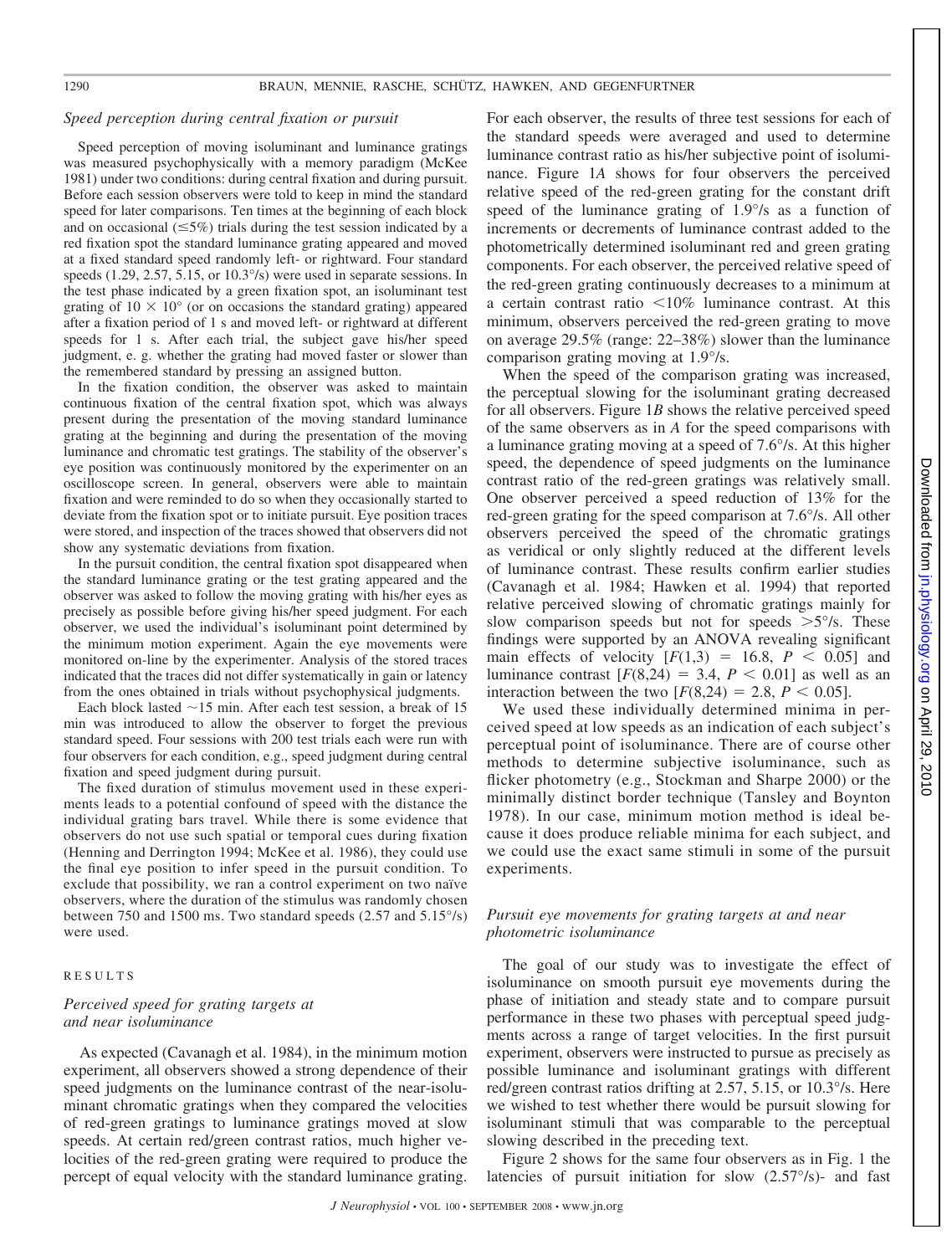



FIG. 1. Psychophysical measurements of the subjective point of isoluminance with the minimum motion paradigm for 2 different speeds of the standard luminance grating. Its speed was 1.9°/s in *A* and 7.6°/s in *B*. The 2 graphs show perceived relative speeds of red-green gratings for 4 observers as indicated by different symbols. Observers had to compare the speed of the standard grating with that of the red-green gratings presented with different luminance contrast ratios close to photometric isoluminance (0) as indicated by the *x* axis. Luminance contrast was subtracted or added to the red and green grating components, negative values indicate that the green stripes were brighter than the red stripes, positive values that the red stripes were brighter than the green stripes. The speed of the red-green gratings was adjusted by a staircase to reach an equal percept of speed. The *y* axis gives the relative speed (equal to velocity of standard luminance grating/velocity of red-green grating required to match the speed of the luminance grating). At the slow speed of 1.9°/s (A), all observers perceives a strong slowing of  $>25\%$  at a certain red-green contrast ratio whereas at the faster speed of 7.6°/s (*B*), the dependence of perceived speed on contrast effect is much smaller. The error bars show SDs.

FIG. 2. Average latencies of pursuit initiation for slow and fast moving red-green gratings presented at different luminance contrasts. The data are from the same 4 observers and are plotted with the same symbols as in Fig. 1. When the gratings moved at a speed of 2.6°/s as shown in *A,* pursuit latencies of all observers increased by 50 ms at a certain luminance contrast ratios of the red and green grating components as indicated by the *x* axis. The individual peaks of latency are slightly different from each other, but all are distributed around photometric isoluminance or 0% contrast. When the gratings moved at a speed of 10.3°/s as shown in *B,* the effect of luminance contrast ratios on pursuit latencies for the red-green grating was smaller; latencies increased by  $\sim$  20 ms.

(10.3°/s)-moving red-green gratings with different added luminance contrasts. At the slow speed (Fig. 2*A*), a pronounced increase in latency is present for all observers for chromatic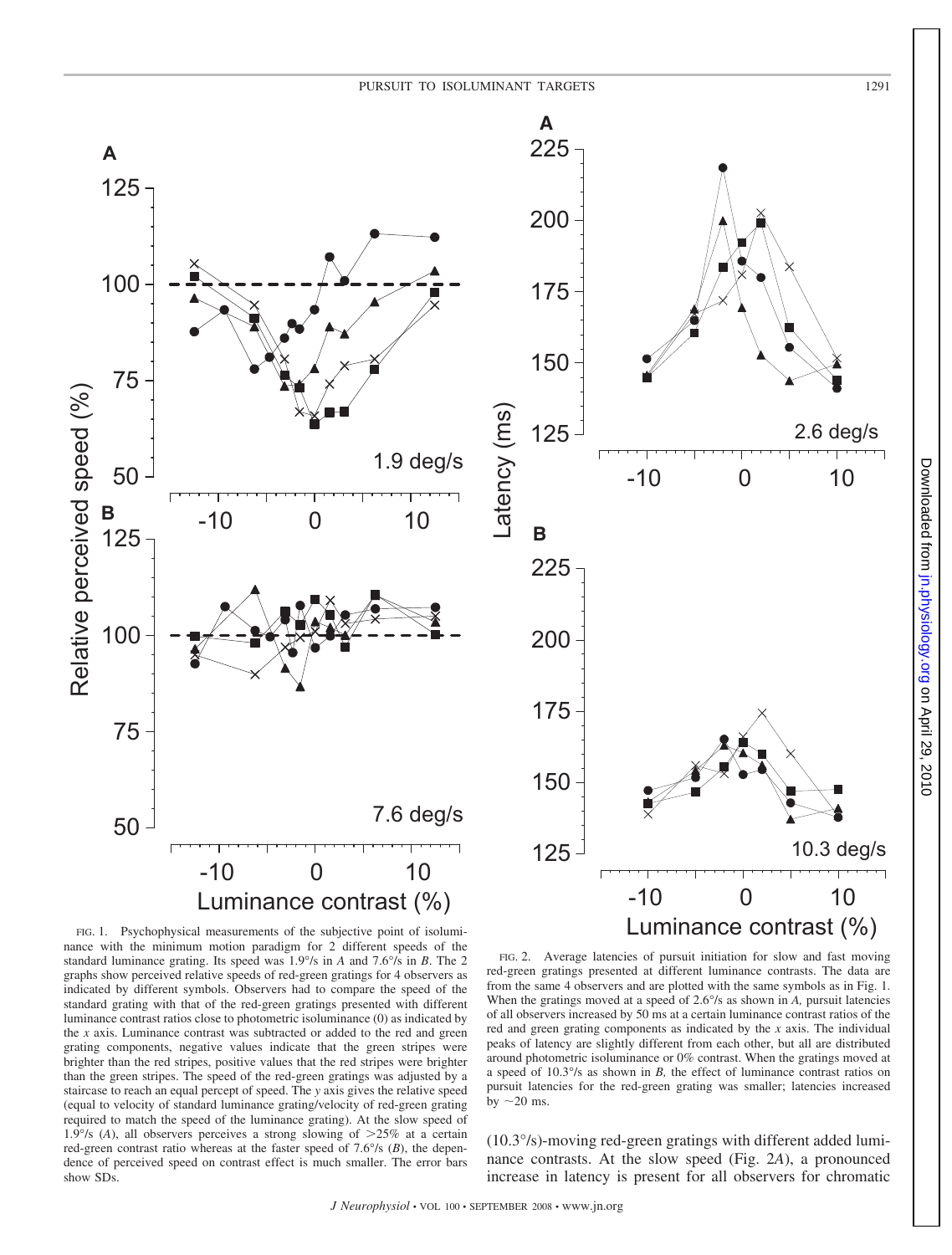grating stimuli of low luminance contrasts. For each observer, the peak of latency increase is slightly different and lies at a certain luminance contrast distributed  $\sim 0\%$ . On average, latencies for chromatic gratings close to or at isoluminance increased by 49.7 ms or 27% compared with luminance gratings of 12.5% contrast. At a speed of 10.3°/s (Fig. 2*B*), the effect of luminance contrast on pursuit latencies of chromatic gratings was significant, but the difference between luminance and isoluminance were smaller than for the slow speed. On average, the maximal latencies increase was 20 ms or 12%. A repeated-measures ANOVA revealed a significant main effect of speed  $[F(2,6) = 47.9, P \le 0.001]$ , luminance contrast  $[F(7,21) = 8.270, P < 0.001]$ , and their interaction  $[F(14,42) = 3.630, P \le 0.001]$ . A comparison of the individual points of isoluminance for pursuit (Fig. 2*A*) and perception (Fig. 1*A*) shows that there is relatively good, but not exact, agreement. Observers with their perceived velocity minima on the negative contrast side (green brighter) of Fig. 1*A* also have their latency maxima in Fig. 2*A* on the negative contrast side and vice versa for observers where red is brighter at isoluminance.

The steady-state velocities were on average reduced by  $\sim$  5% when the eye speed at its minimum was compared with the values for chromatic gratings with 10% luminance contrast added and by 5.7% when compared with the dark gray and light gray luminance gratings. This reduction of steady-state eye velocity is small compared with the dramatic slowing of  $>25\%$  observed psychophysically. Over all subjects, the different red-green contrast ratios had a small but significant  $[F(7,14) = 3.6, P < 0.05]$  effect on the steady-state velocities.

## *Smooth pursuit of gratings: comparison between luminance and isoluminance*

In the preceding experiments, we used small contrast variations around the point of photometric isoluminance to determine, precisely, for each observer his/her notch in perceived speed or eye speed. Due to the large number of stimulus conditions in these experiments, we obtained only a relatively small number of eye traces for each condition. Unfortunately, this was not sufficient to obtain reliable estimates of all parameters for pursuit initiation. We therefore adopted the individually determined points of isoluminance for a second series of experiments with gratings and simply compared pursuit responses of the individually determined isoluminant stimuli to luminance stimuli of 12.5% contrast at four different target speeds. In Fig. 3, the average eye velocity traces with respect to the onset of target motion are shown for luminance (solid lines) and isoluminant (dashed lines) grating stimuli for one representative observer (*A*) and for the average of all four observers (*B*). Although the average traces for isoluminant and luminance gratings for all four grating speeds reach similar steady-state velocities 400 ms after target onset (see Fig. 4*B*), it is quite obvious that there is a consistent delay for all eye velocity traces for pursuit of isoluminant gratings. Also pursuit acceleration is reduced for the isoluminance condition when compared with the luminance condition. This was investigated more closely by looking at the statistics of the individual traces.



FIG. 3. Averaged eye velocity traces of the naive observer *CA* (*A*) and the grand average of all 4 observers (*B*). The average eye velocity traces are plotted for luminance gratings in black and for red-green isoluminant gratings as dashed traces for all 4 stimulus velocities of 1.29, 2.57, 5.15, and 10.3°/s as indicated by the black lines at the right side. The velocity traces for all red-green gratings are shifted to the right along the *x* axis, indicating the delay of pursuit initiation. After  $\sim$  400 ms, eye velocity traces for both luminance and isoluminant grating reach quite similar eye speeds (*y* axis).

In Fig. 4*A,* the average pursuit onset latencies for luminance and subjectively isoluminant gratings are plotted for three grating speeds. Data for the slowest speed of 1.14°/s were not entered into the analysis of the individual traces because we could not reliably extract latency and acceleration measures from the individual traces. A repeated-measures ANOVA revealed that pursuit onset latencies for isoluminant gratings were significantly delayed at all three speeds compared luminance gratings moving at the same speed  $[F(1,2) = 28.0, P \le 0.05]$ . Also the interaction between color and speed reached significance  $[F(2,4) = 14.4, P \le 0.05]$ . The latency difference between luminance and color was larger at the slow speed (51 ms) than at the medium (43 ms) and fast speeds (23 ms). Furthermore, differences were also found for eye acceleration (Fig. 4*B*), which were lower on average by 15.7% for pursuit of chromatic gratings. Here there was a main effect of speed  $[F(2,4) = 22.2, P \le 0.01]$ , as expected (Lisberger and Westbrook 1985), but the effect of color was only close to significance  $[F(1,2) = 13.2, P = 0.068]$ . For steady-state eye speed (Fig. 4*C*), there was only a trivial effect of speed  $[F(2,6) =$ 64.7,  $P < 0.001$ ] but not for color.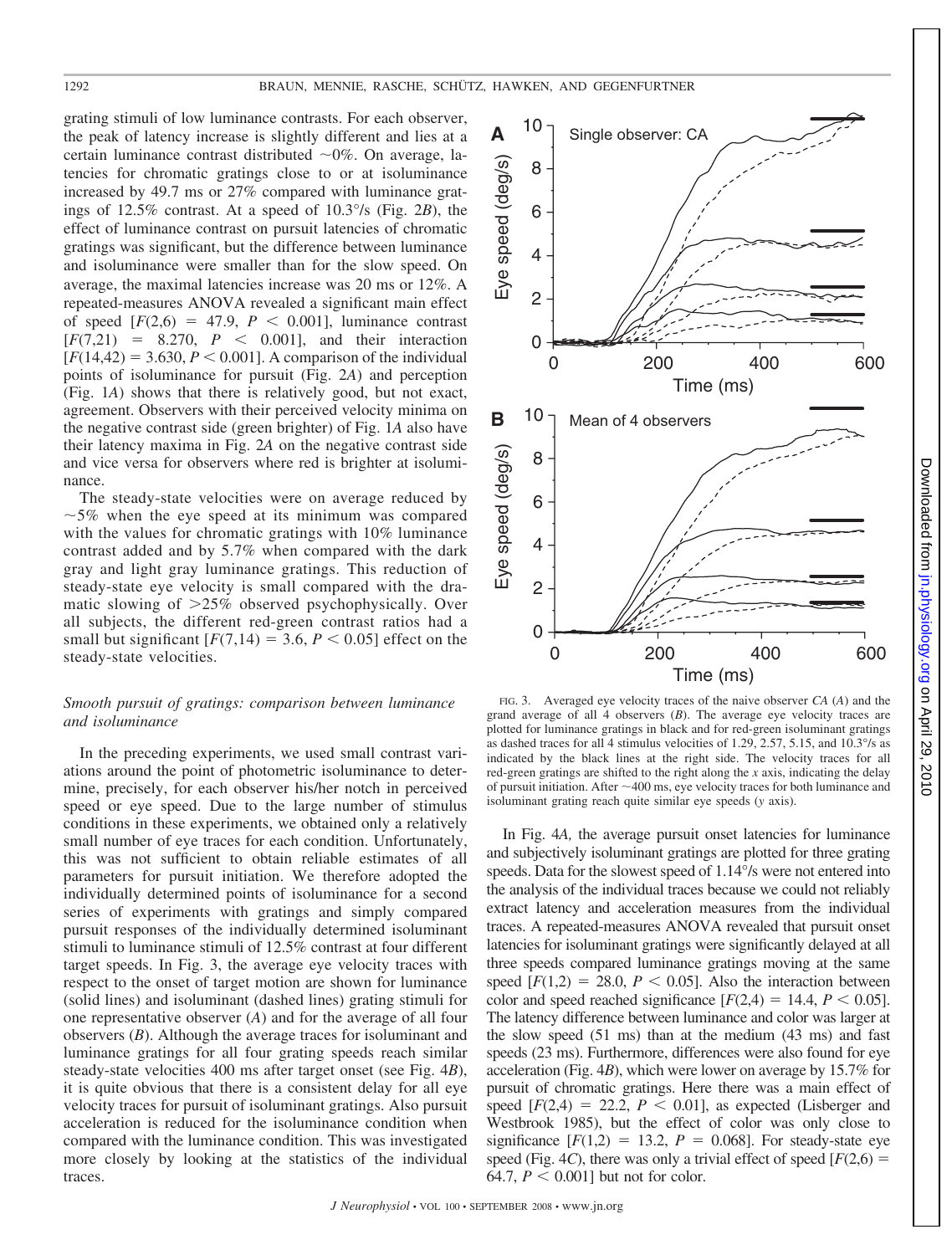

FIG. 4. A: average pursuit onset latencies for isoluminant  $(\square)$  and luminance (■) gratings for 4 observers for the tested stimulus velocities of 2.57, 5.15, and 10.3°/s shown on the *x* axis. Average of eye accelerations (*B*) and steady-state eye velocities (*C*) for the same pursuit eye movements as in *A*. In all 3 graphs, error bars denote  $\pm 1$  SE. For pursuit of isoluminant gratings, latencies are increased (*A*), eye accelerations decreased (*B*), while the steadystate velocities are only slightly reduced (*C*).

## *Pursuit eye movements for blob targets at and near isoluminance*

In our study, we also used small target spots, the typical smooth pursuit target, to study the effect of isoluminance over a range of velocities and to compare the results with those gained with the large grating stimuli. Pursuit is often distinguished from ocular following responses on the basis of stimulus size, voluntary control, and latency. However, there is strong evidence that the dynamics of motion integration for the initiation of ocular following and voluntary smooth pursuit are very similar (Gellman et al. 1990; Masson 2004).

In our third experiment, pursuit initiation and maintenance was studied with 0.5° Gaussian blob targets with six observers. The chromatic stimulus was a green blob either at photometric isoluminance or with four different increments or decrements of luminance contrast added. For comparison, pursuit was also measured to a white luminance defined blob of 12% contrast. Figure 5 shows the average latencies, eye accelerations, and steady-state eye speeds for all target speeds as a function of the luminance contrast of the green target blob. Overall the effect of isoluminance on pursuit eye movements of spot like targets is similar to that seen for the grating stimuli: For the chromatic targets close to or at photometric isoluminance, pursuit latencies increase rapidly around a luminance contrast of 0%. Consistent with the results of delayed latencies for chromatic grating stimuli reported above, there was a large and stable delay of 50 ms (range: 41–64 ms) for pursuit latencies to the small chromatic targets close to isoluminance for all target speeds. In Fig. 5*A,* the average onset latencies of six observers are plotted for the different increments or decrements of luminance contrast added to the green isoluminant blob target moving at all four speeds. It is quite obvious that pursuit latencies increased consistently with the decrease of luminance contrast of the green target independently of target speed. At photometric isoluminance, the onset latencies for pursuit of the blob targets were 260 ms (range: 262–275 ms) independent of their speed. These results show that even at higher target speeds the luminance contrast has a dramatic significant effect on the latency of pursuit initiation  $[F(9,45) = 12.5, P <$ 0.001]. Again target speed had a significant effect  $[F(3,15) =$ 15.1,  $P \le 0.001$ ], and also the interaction of color and speed was significant  $[F(27, 135) = 3.1, P < 0.001]$ . A significant effect of color contrast was also found for eye acceleration as shown in Fig. 5*B*  $[F(9,45) = 5.1, P \le 0.001]$ . Eye acceleration decreased for all targets at all speeds around a luminance contrast of 0% or photometric isoluminance. As expected and similar to the grating stimuli, target speed had a significant effect  $[F(3,15) = 33.9, P \le 0.001]$  on eye acceleration as well as the interaction of color contrast and target speed  $[F(27, 135) = 2.0, P \le 0.01].$ 

However, steady-state eye velocities of the blobs, as shown in Fig. 5*C*, were reduced by  $\leq 5\%$  for target speeds  $\leq 5\%$  and by 11.8% for a target speed of 9.09°/s. A repeated-measures ANOVA revealed that the effect of luminance contrast on the steady-state velocity was significant  $[F(9,45) = 3.3, P \le 0.01]$ as was the effect of speed and the interaction of color contrast and speed. To summarize, similar to the results of the grating stimuli we found for both, latencies of pursuit initiation and eye acceleration a strong negative effect of isoluminance for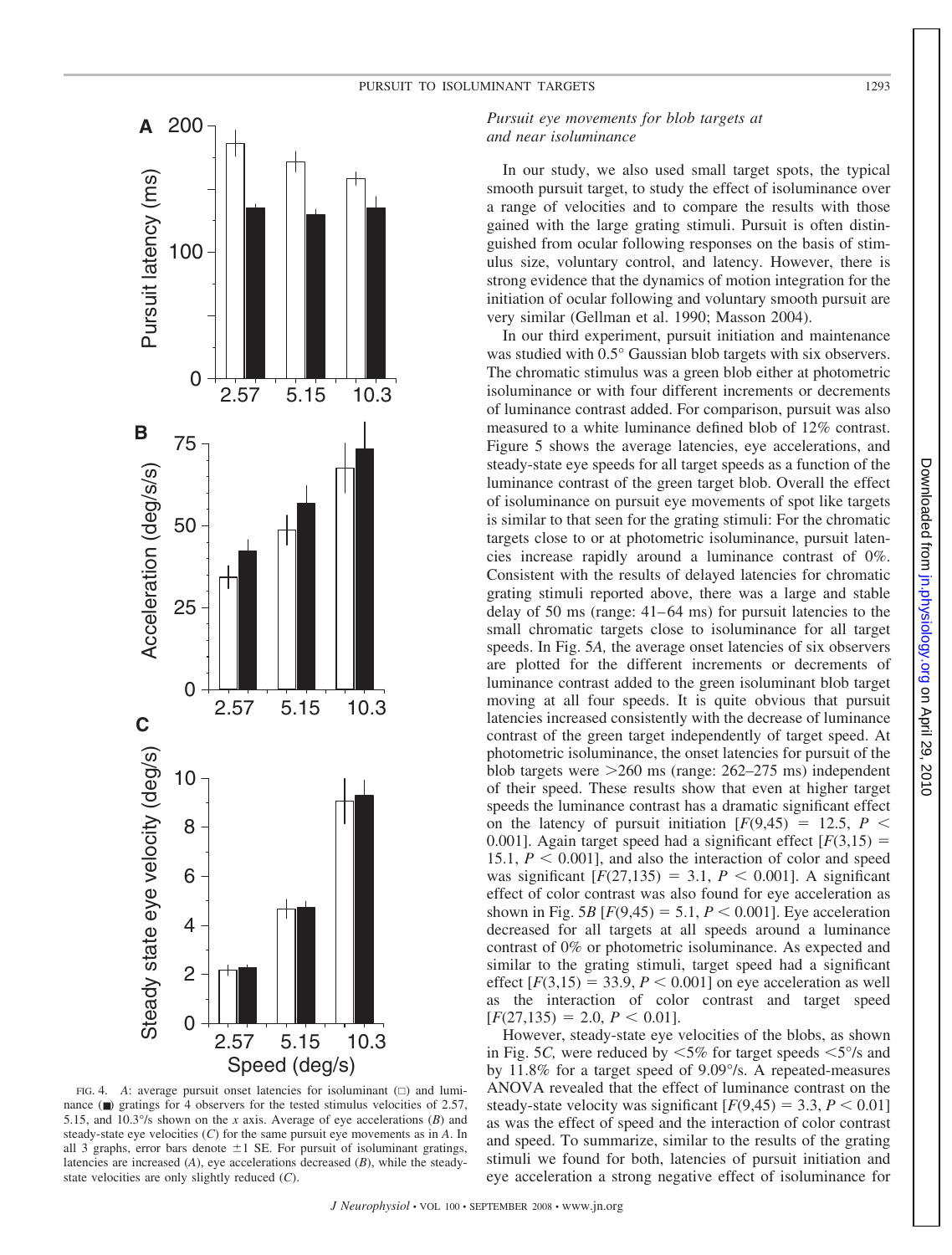

FIG. 5. Average data for 6 observer of pursuit eye movements for blob targets of different contrasts moving at 4 different velocities. *A*: average latencies of pursuit initiation for blob targets moving at 4 different speeds as a function of luminance contrast as indicated by the *x* axis. The green blobs were either brighter (positive values of luminance contrast) or darker (negative values on *x* axis) than the background. Average accelerations (*B*) and steadystate velocities (*C*) of the same pursuit eye movements as in *A*. While at small luminance contrasts around photometric isoluminance the average latencies for all four target velocities increase to  $>250$  ms, average accelerations decrease while the steady-state velocities show mainly for the fastest blob velocity of 9.09% a decrease. In all 3 graphs, error bars denote  $\pm 1$  SE.

pursuit of small chromatic targets, and this deficit was also present for the higher speeds.

## *Comparison of saccadic and pursuit latencies*

The rather long delay of 40–50 ms for pursuit initiation to isoluminant targets is remarkable because our isoluminant and luminance stimuli were matched with respect to cone contrast: comparisons were done with luminance targets of 12.5% contrast. In earlier experiments investigating saccadic eye movements and manual pointing responses (White et al. 2006), no latency difference was found between contrast-matched isoluminant and luminance targets for both of these goal-directed movements. Therefore we performed a control experiment and measured pursuit onset and saccadic latencies in a single experiment. Three observers were instructed to make saccadic or pursuit eye movements to a suddenly appearing peripheral blob target. This target was either static or moved horizontally at 10.5°/s toward and across the screen center (step ramp). We used again isoluminant and luminance targets with matched cone contrasts (12.5%), and additional luminance targets with medium (25%) and high (100%) contrast. The comparison of the resulting saccadic and pursuit latencies and pursuit eye accelerations to luminance and color targets of equal cone contrast revealed that only the initiation of pursuit eye movements was consistently delayed by isoluminance (Fig. 6). Compared with pursuit onsets to luminance targets, pursuit onsets to isoluminant targets of all three observers were delayed by 34, 41, and 51 ms, respectively (Fig. 6, compare ■ in the isoluminant and low luminance condition).

Note that here we are not interested in comparing absolute latencies for saccades and pursuit because it is not easily



FIG. 6. Average latency data for pursuit  $(\blacksquare)$  and saccades  $(\square)$  for 3 observers. Three different luminance conditions with high, medium, and low-contrast blobs are shown in the 3 pairs of columns to the left, the isoluminant conditions are shown in the pair of columns to the right. Error bars denote  $\pm 1$  SE.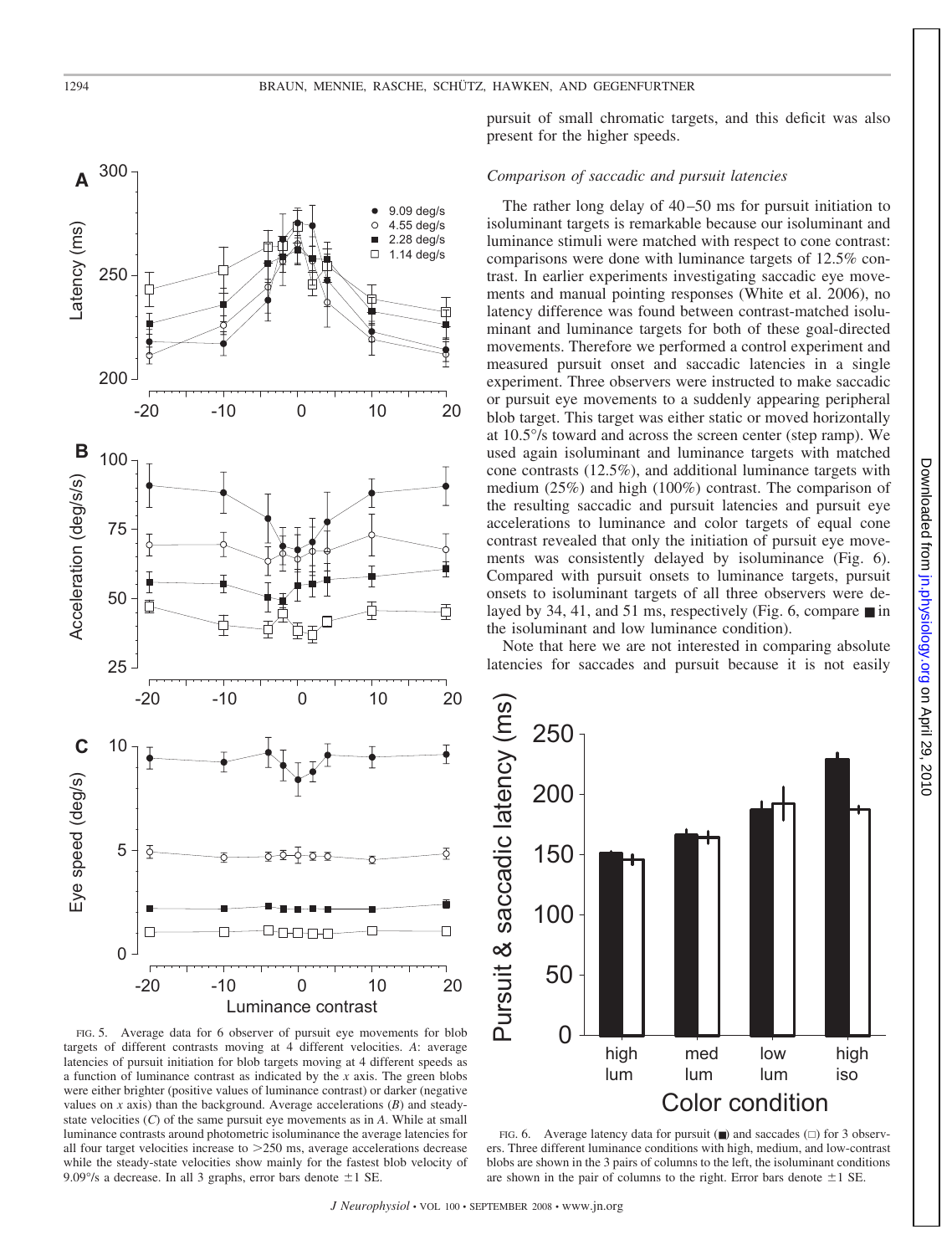possible to match all relevant stimulus parameters. We chose our parameters, most notably the gap in the saccade condition, so that we would obtain similar saccadic and pursuit latencies for the luminance conditions. However, the use of the gapparadigm for saccades only introduces a potential confound. The gap could, in principle, have differential effects on saccades to isoluminant and luminance targets. We therefore ran a control experiment with the same three observers where saccadic latencies were measured for low-contrast luminance and isoluminant targets under gap and no-gap conditions. Saccadic latencies were similar for luminance and isoluminant targets, both for the gap condition (luminance: 197 ms, isoluminance: 191 ms) and the no-gap condition (luminance: 243 ms, isoluminance: 237 ms). Therefore we can firmly conclude that the longer latencies for isoluminant pursuit are due to mechanisms specific for pursuit.

Figure 7 plots pursuit latency versus pursuit acceleration for all individual trials for a representative observer (DB). With decreasing luminance contrast, acceleration decreases on average from  $78$  to  $66^{\circ}/s^2$ , and latency increases from 177 to 224 ms. However, the values for isoluminant targets are different from the ones for even the lowest luminance contrasts. Average acceleration was  $47^{\circ}/s^2$  and latency was 252 ms in response to the isoluminant targets.

We also compared pursuit acceleration for all four pursuit targets. While the average pursuit acceleration for all three observers was fairly constant  $\sim 65^{\circ}/s^2$  for the three different luminance contrasts (high: 66, medium: 68, low:  $63^{\circ}/s^2$ ), it was clearly reduced for pursuit of the isoluminant target (high iso:  $42^{\circ}/s^2$ ). These differences were significant (*t*-test for independent samples) for all three observers at the  $P = 0.01$  significance level. This shows that isoluminant pursuit targets behave quite differently from luminance targets at matched cone contrasts.



FIG. 7. Distribution of pursuit latencies (*y* axis) of 3 observers for step ramps with isoluminant targets  $(\bullet)$  and luminance targets of low ( $\triangle$ ), medium  $(\square)$ , and high contrast  $(\bigcirc)$  as a function of acceleration (*x* axis). For isoluminant targets pursuit latencies are higher and accelerations are lower than for all achromatic targets of different contrasts.

## *Effects of smooth pursuit eye movements on perceived speed*

Our results of the effect of isoluminance on pursuit eye movements are somewhat similar to psychophysical results obtained under fixation conditions. As shown in Fig. 1, perceived speed for slowly moving isoluminant grating stimuli is severely impaired at isoluminance (Cavanagh et al. 1984). Pursuit as judged by acceleration and latency of slow isoluminant targets is severely affected at isoluminance, whereas pursuit steady-state eye gain is not or only weakly impaired. These results imply that signals about stimulus speed of isoluminant targets become available during pursuit. We tested whether the perceptual system can use these signals for speed estimates. To achieve this, we compared psychometric functions of speed judgments of luminance and isoluminant gratings under two conditions: central fixation and active pursuit.

When observers were instructed to maintain fixation during stimulus presentation, we found a rightward shift of the psychometric curves of the speed judgments toward higher velocities for isoluminant gratings during fixation. An example of the psychometric functions is shown for one observer in Fig. 8*A.* When the observer judged the speed of the luminance test grating relative to the remembered standard grating (moving at 2.57°/s), the point of subjective equality was very close at 2.61°/s (Fig. 8*A,* black curve). Under the same fixation condition and with a luminance grating as the standard, the isoluminant test grating was required to move at  $\sim$ 3.66°/s to match the speed of the luminance grating (Fig. 8*A,* hatched curve).

When the observer was instructed to pursue the test and the standard grating and to make a judgment during pursuit, the speed judgments were veridical for both luminance and isoluminant test gratings (Fig. 8*B,* black curve: luminance grating; dashed curve: isoluminant grating). The speed judgments for luminance and isoluminant gratings for all four observers followed the pattern shown for the single observer in Fig. 8 and are plotted as perceived speed of the isoluminant gratings relative to the perceived speed of the luminance gratings for all three standard speeds in Fig. 9.

It is apparent, that under fixation  $(\square)$ , isoluminant stimuli are consistently perceived to move slower, while during pursuit (F) isoluminant stimuli are seen to move at the same speed or even faster than luminance stimuli. In principle, observers could use the distance traveled by the stimulus or by the eyes to make accurate judgments about speed because these two quantities were confounded in the preceding experiments. While it is known that observers do not use cues such as time or distance for speed judgments during fixation (Henning and Derrington 1994; McKee et al. 1986), the situation is unclear for speed judgments during pursuit. Therefore we ran an addition control experiment where stimulus duration was randomized to decorrelate distance and speed. The results for two naïve observers at two speeds  $(2.57 \text{ and } 5.15\textdegree/s)$  indicated accurate judgments of speed for isoluminant targets during pursuit, just as observed in the preceding text. Perceived speed for isoluminant gratings during pursuit was not significantly different from that for luminance gratings, while it was still affected during fixation (between 15 and 34%). The slope of the psychometric functions in these control experiments was not different from the experiments using constant durations, indicating that all observers indeed used speed to make their judgments.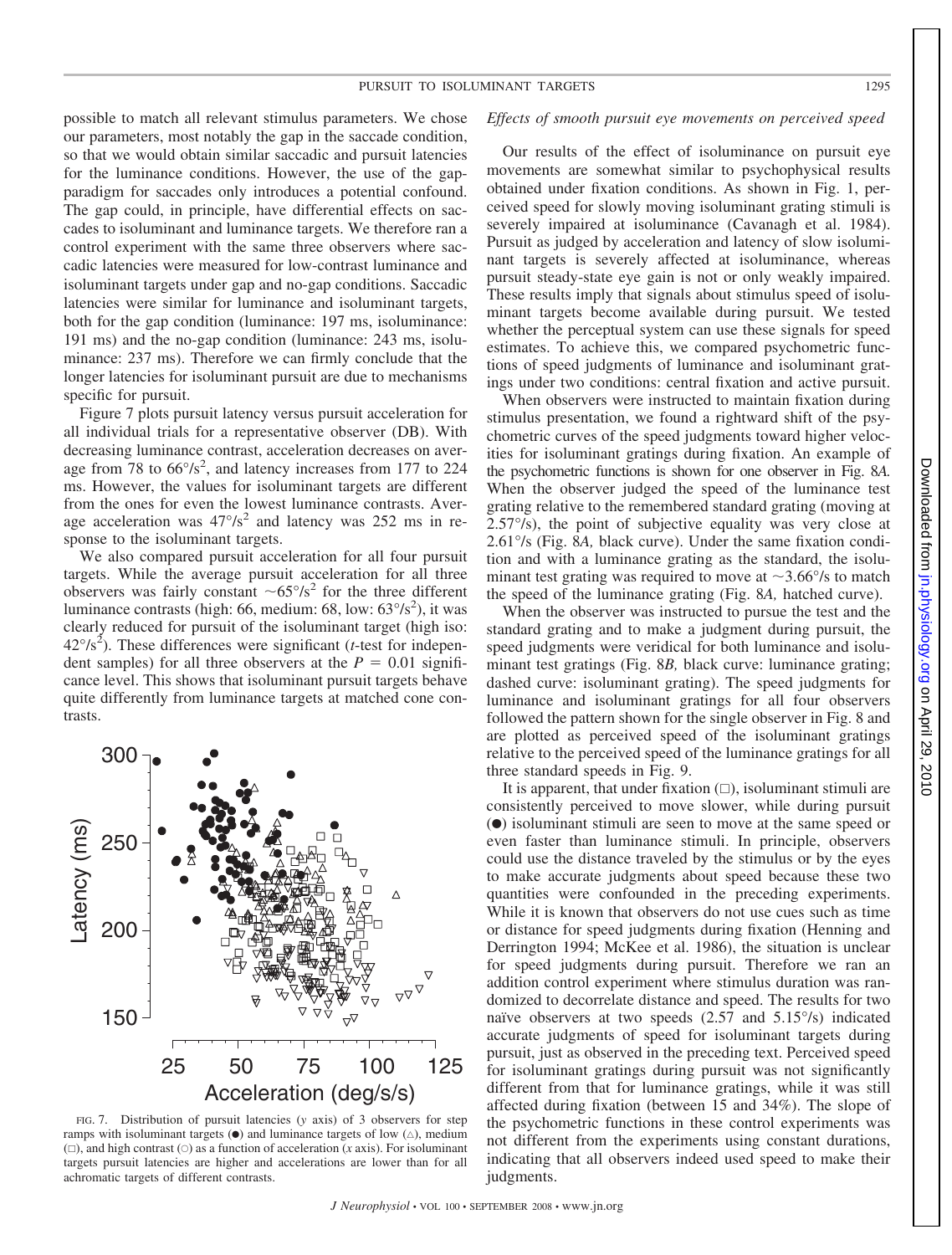

FIG. 8. Psychometric functions of the speed comparisons for a single naïve observer (*MS*) for a standard speed of 2.57°/s. *A*: data obtained under fixation conditions. *B*: data obtained during pursuit. The open symbols and dashed line indicate isoluminant stimuli, the filled symbols and solid line luminance stimuli. The *x*-axis plots the physical speed of the comparison stimuli. The *y* axis shows the proportion of trials in which the comparison stimuli were judged to be faster as the memorized standard stimulus.

#### DISCUSSION

We compared psychophysical speed judgments and smooth pursuit eye movements to different moving stimuli to investigate whether motion cued by pure color or luminance contrast affects motion perception and the execution of pursuit eye movements in the same way. Similar to the slowing of chromatic stimuli close to isoluminance that occurs perceptually  $(-25%)$  for slow speeds during fixation, we found that the same chromatic stimuli had an effect on pursuit eye movement at all speeds. For both, fast and slow target speeds, the strong effects of isoluminance are present during the phase of initiation: latencies for pursuit onset show a substantial delay in the order of 40 –50 ms, and eye accelerations are slowed down by  $\sim$ 10-20% compared with luminance stimuli. This effect of isoluminance seems to be specific for pursuit initiation because no latency difference was found for saccadic eye movements to isoluminant targets. Compared with pursuit initiation only a small reduction of  $\sim$  5% was found for the steady-state eye velocities for small and large isoluminant stimuli.

Interestingly, speed judgments made during pursuit were veridical for all isoluminant stimuli at all speeds compared with judgments during fixation. Therefore when pursuing a target, valuable information about its speed seems to be available for perceptual judgments that is not or cannot be used for pursuit initiation.

#### *Comparison to psychophysical studies*

There is an extensive literature on the visual processing of motion stimuli defined by color only. While some of the earlier studies indicated that motion perception might be nearly abolished at isoluminance (Cavanagh et al. 1984; Ramachandran and Gregory 1978), later work showed that any differences between luminance and chromatic motion depend on the exact stimulus parameters (for a recent review, see Cropper and Würger 2005). While chromatic motion perception is severely attenuated when stimuli are presented briefly or in the peripheral visual field (Derrington and Henning 1993; Lu et al. 1999; Teller and Lindsay 1993), sensitivity to chromatic motion is quite exquisite when stimuli are presented foveally (Gegenfurtner and Hawken 1995a; Stromeyer et al. 1995). However, despite the high sensitivity to chromatic motion at or near the fovea, chromatic stimuli appear to move slower than luminance stimuli (Cavanagh et al. 1984; Hawken et al. 1994), especially when they are presented at low temporal frequencies (Gegenfurtner and Hawken 1996).

We found notable differences between pursuit behavior and psychophysical judgments to the same stimuli. Most importantly, while the perceptual effects are present only at slow speeds, eye movements are affected at all speeds, and the effects are present at high speeds. At isoluminance, pursuit initiation is massively delayed, acceleration is slower, and the steady-state gain is slightly lower as well. Because of the



FIG. 9. Perceived speed of isoluminant gratings relative to the perceived speed of luminance gratings during fixation and pursuit for base speeds of 1.29, 2.57, and 5.15°/s.  $\Box$ , data obtained during fixation;  $\bullet$ , data obtained during pursuit. The *x* axis indicates speed of the standard stimulus. The average of 4 observers is plotted. Error bars denote  $\pm 1$  SE.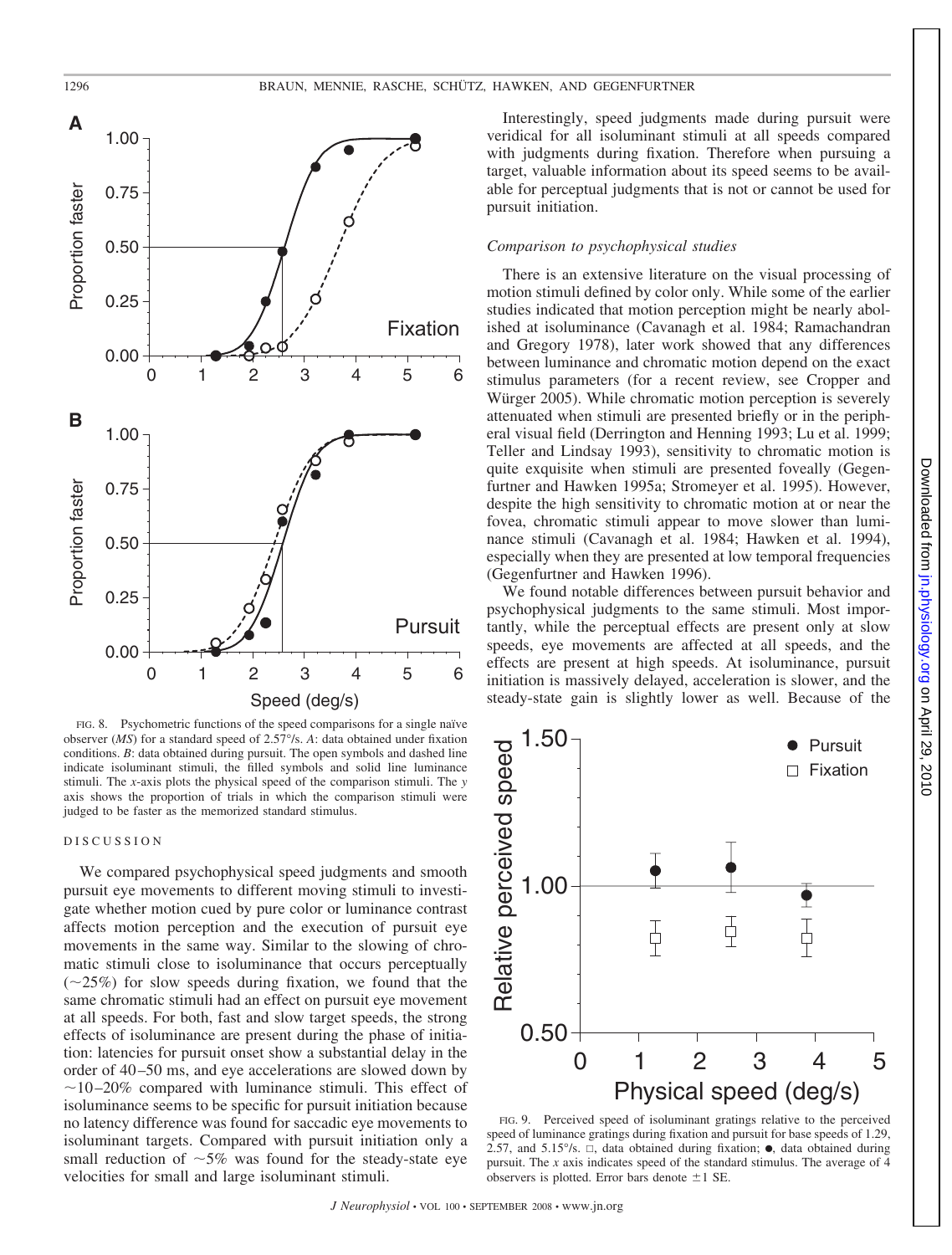differences with which the perceptual and pursuit effects occur at slow and fast speeds, we think that the two phenomena are not directly related.

#### *Neural substrate*

In humans, imaging studies have shown that color-defined motion stimuli activate the MT/V5 complex but often with a reduced magnitude when compared with luminance stimuli (PET: Ffytche et al. 1995; fMRI: Chawla et al. 1998, 1999; Tootell et al. 1995; Wandell et al. 1999). Consequently, the MT/V5 complex can analyze the movement of a pattern composed of pure color contours, but the strength of the output is considerably weaker than that for the movement of a pattern composed of contours defined by luminance contrast. Areas V3 and V4 give relatively strong responses to both motion and color (Ferrera et al. 1994ç Gegenfurtner et al. 1997; Tolias et al. 2001). Thus it is possible that signals for slowly moving pure chromatic stimuli are routed via these ventral extrastriate areas before reaching area MT. Additional signal processing in these areas might explain the increase in pursuit latencies for isoluminant stimuli, which we found for pursuit latencies of both, slow and fast speeds.

In monkey, neurophysiology several studies have compared the response behavior of MT neurons to moving luminance and chromatic stimuli of different contrast and speeds (Gegenfurtner et al. 1994; Riečanský et al. 2005; Saito et al. 1989; Thiele et al. 1999). Depending on the stimulus characteristics, the response behavior of MT neurons to moving achromatic and chromatic stimuli show important differences (Gegenfurtner et al. 1994; Saito et al. 1989; Seidemann et al. 1999). Saito et al. (1989) reported that the average MT directional response to isoluminant magenta/cyan stimuli was reduced to  $\sim$ 35% of the maximal cell response. In half of the MT cells, the direction selective response to chromatic motion stimuli decrease considerately and sometimes even disappeared at a luminance ratio close to the human isoluminance. In the other half, responses persisted at any contrast ratio but were reduced to a different extent (30 –90%) for chromatic stimuli close to isoluminance. Only few neurons responded robustly to isoluminant stimuli. These authors therefore concluded that area MT could still detect the movement direction of pure chromatic contours in spite of the reduced directional sensitivity for these stimuli. Also Gegenfurtner et al. (1994) found a strong attenuation of directionally selective responses of MT neurons when the moving gratings were spatially modulated only in chromaticity. However, for one-third of the MT neurons, no chromatic stimulus was found in which the directional response was completely abolished. These MT cells had their null elevation slightly tilted away from the isoluminant plane and gave reliable responses only to intensely modulated isoluminant stimuli. However, because the contrast thresholds of MT neurons for isoluminant targets were much higher than the behavioral measurements for direction identification of the same motion stimuli, these authors concluded that area MT does not provide the chromatic motion signals used for the detection of slowly moving isoluminant targets.

#### *Effects of isoluminance on pursuit*

This study shows that isoluminance causes a consistent delay of  $\leq 50$  ms for pursuit initiation for small and large

stimuli at all target speeds. It is important to note that this latency increase for isoluminant stimuli is specific to the initiation of pursuit eye movements because no latency effect was found for saccadic eye movements as has been reported in a previous study where saccades to chromatic and luminance stimuli with matched cone contrasts were compared (White et al. 2006). A delay of the early suppressed ocular response to chromatic gratings and plaids by 20% compared with luminance stimuli was reported for monkeys by Guo and Benson (1999).

Latency differences of the same order of magnitude have been observed for changes in MT responses and pursuit behavior. Pack and Born (2001) showed that MT neurons solve the "aperture problem" dynamically over time by refining their initial estimates of motion direction. Initially MT neurons respond to the component of motion perpendicular to the contour orientation of moving bars. However, over a period of  $\sim$  60 ms, their response behavior shifts to encode the true stimulus direction independent of the contour orientation. This shift in directional responses might be caused by the integration of local motion and terminator signals over a larger spatial scale. Furthermore, Smith et al (2005) found a latency difference in the response behavior of component and pattern direction-selective MT neurons. Pattern direction selective neurons responded only 6 ms later, but their computations proceeded at a slower rate and reached the fully selective state  $\sim$  50–75 ms after the response of component cells. This early directiontuned response of MT neurons seems also to be present in the orientation-dependent bias in the initial deviation of pursuit eye movements in the direction perpendicular to the orientation of contours (Beutter and Stone 1998). During pursuit initiation of a perceptually ambiguous stimulus described by two motion vectors, the eyes initially follow the simple vector average. After  $\sim$  50 ms, a change of pursuit direction toward the "correct" intersection of constraints is observed (Beutter and Stone 1998; Born et al. 2006; Masson et al. 2000). This dynamic behavior in the response properties of neurons in area MT suggests that the visual system seems to redefine the initial estimates of the movement direction and signals the true direction of motion after a certain time for signal integration.

These delays could be due to neurons in MT which dynamically refine the initial estimates of the movement direction through lateral interactions within MT as has been suggested by some models (Bayerl and Neumann 2004). However, a recent analysis of local and global motion signals in area MT has shown that MT itself seems to signal local motion only (Ilg and Churan 2004; Majaj et al. 2007). In this case, inputs from the ventral stream would have to be used to solve the aperture problem and maybe also to signal the motion of isoluminant stimuli.

A further argument against the involvement of area MT in initiating smooth pursuit to isoluminant targets is the lower acceleration we observed. In some ways, pursuit initiation to isoluminant targets looks quite similar to the initiation after lesions of area MT. After small punctuate chemical lesions in area MT monkeys are disabled to match the smooth pursuit eye speed to target speeds and can no longer compensate for target motion when making saccades to moving stimuli. In the first 100 ms of pursuit responses postlesional eye speeds were reduced by 50% and reached a normal level only after a corrective saccade (Newsome et al. 1985). Interestingly, we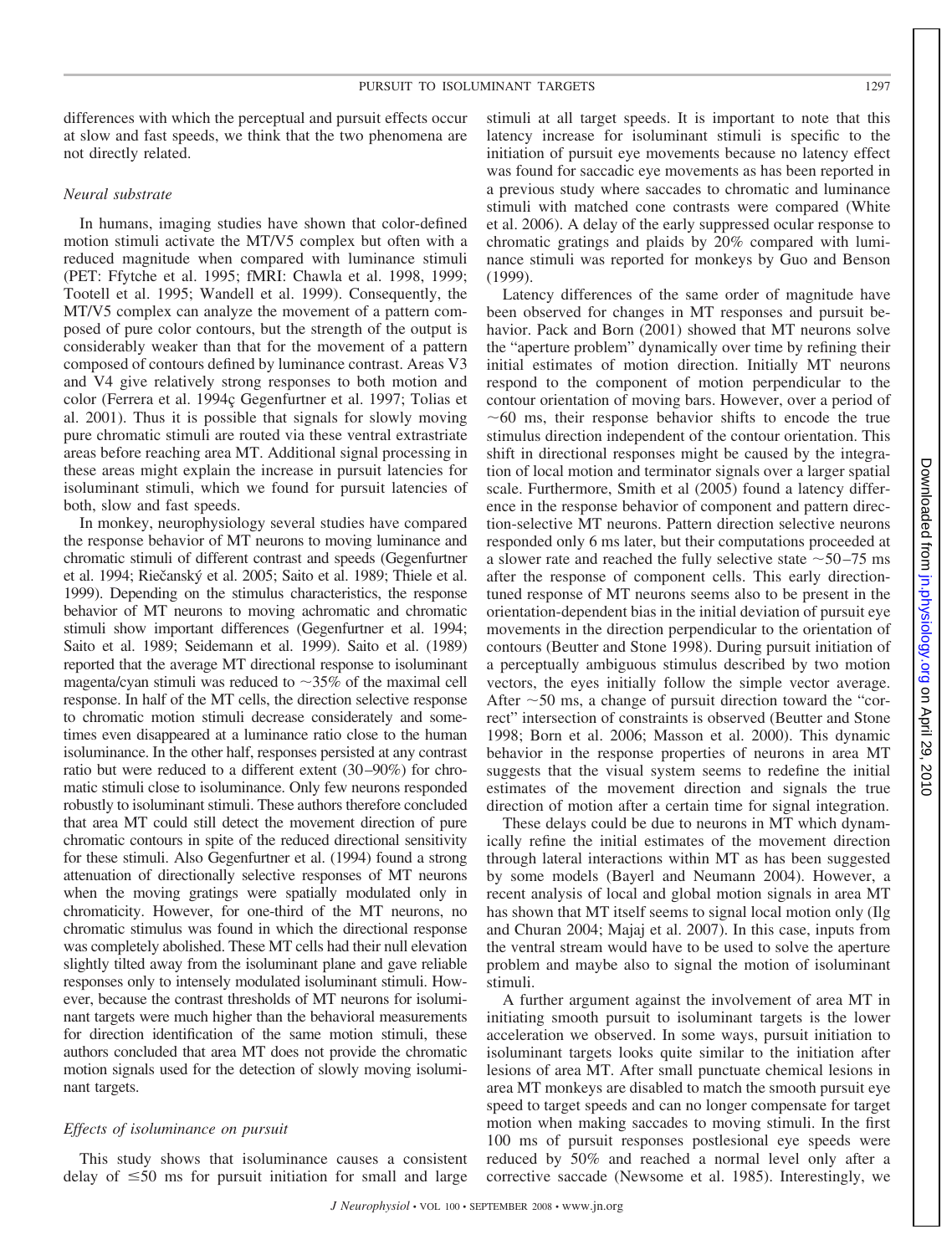also observed an effect, albeit a small one, on eye gain during steady-state pursuit. It is known that during the phase of steady state, eye velocity is maintained by velocity memory if retinal errors are eliminated by stabilization (Morris and Lisberger 1987). However, even during the steady-state phase of pursuit, visual properties of the stimuli are important determinants of pursuit gain. For example, the pursuit gain of stimuli at low contrast or of stimuli defined by second-order variations is considerately reduced (Hawken and Gegenfurtner 2001; Spering et al. 2005). Changes in contrast affect the gain of pursuit of both, luminance and chromatic stimuli (Gegenfurtner and Hawken 1995b). Here we found that the pursuit gain for small foveal and large isoluminant targets moving at slow to fast speeds is slightly smaller as that for luminance targets with a similar cone contrast. This could be interpreted as evidence that for the sensorimotor system the contrast of all our chromatic stimuli is still smaller than that of luminance stimuli, but that the steady-state phase of pursuit is driven by the same mechanisms.

To summarize, the behavioral and neuronal latency differences mentioned in the preceding text are similar in magnitude to the latency differences we found for pursuit initiation to isoluminant targets. As with the more complex motion stimuli described in the preceding text, the delay of neuronal signals initiating smooth pursuit eye movements to isoluminant stimuli could be due to inputs from areas along the ventral stream or due to additional local computations in area MT or due to feedback connections with earlier visual areas such as V1 or V2.

## *Perception during smooth pursuit*

It is commonly assumed that during pursuit, perception includes a combination of afferent (visual) and efferent (motor) signals and that extra-retinal signals encoding the eye movement are used to compensate for retinal motion caused by the eye rotation (Gregory 1958; von Helmholtz 1909; Von Holst 1954). The compensation allows to achieve spatial constancy and to correct judgments of object movements. Some wellknown illusions reveal that during pursuit the actual displacement of the eyes is underestimated by the visual system. Stationary objects are seen to move in the direction opposite to pursuit (Filehne 1922) and the velocity of a pursuit object moving in the fronto-parallel plane is underestimated in comparison to its perceived speed during fixation (Aubert 1886; von Fleischl 1882) by as much as 30% (Dichgans et al. 1975; Gibson et al. 1957). We compared speed judgments of the same stimuli during pursuit and fixation in our last experiment. Different from the above-cited studies, we found a large and positive effect of the execution of pursuit on perceived speed: during pursuit, the veridical speed for isoluminant stimuli is perceived also at slow speeds. This result shows that the visual system is capable of using internal signals about eye speed for speed judgments once smooth pursuit is initiated. During fixation, and presumably also for initiation, these signals are not available. One possible reason could be that during fixation the brain relies on another mechanism for the speed judgments of isoluminant targets; a mechanism with a higher sensitivity to these targets— even though this mechanism bases its computations on position rather than speed (Krauskopf and Li 1999; Seiffert and Cavanagh 1999).

#### *Conclusion*

Our results convincingly show that smooth pursuit eye movements can be initiated and maintained even for isoluminant targets despite some restrictions on the latency and the acceleration of the response. Once pursuit is initiated, it supports the veridical perception of the speed of isoluminant stimuli, which are perceived as slowed down or even standing still under fixation conditions. Our psychophysical experiments showed that speed judgments made during pursuit are veridical for all stimuli at all speeds compared with judgments during fixation. Therefore when pursuing a target, information of its speed seems to be available for perceptual judgments that is or cannot be used for judgments during fixation.

#### ACKNOWLEDGMENTS

We thank M. Spering for helpful discussions and comments on the manuscript and all our observers for their patience and support.

#### GRANTS

This work was supported by the Deutsche Forschungsgemeinschaft research group "Perception and Action" FOR 560.

#### REFERENCES

- **Adler SA, Bala J, Krauzlis RJ.** Primacy of spatial information in guiding target selection for pursuit and saccades. *J Vision* 2: 627–644, 2002.
- **Albright TD.** Form-cue invariant motion processing in primate visual cortex. *Science* 28: 1141–1143, 1992.
- Aubert H. Die Bewegungsempfindung. Pflügers Arch 39: 347–370, 1886.
- Aubert H. Die Bewegungsempfindung. Zweite Mitteilung. *Pflügers Arch* 40: 459 – 480, 1887.
- **Bahill AT, McDonald JD.** Smooth pursuit eye movements in response to predictable target motions. *Vision Res* 23: 1573–1583, 1983.
- **Barborica A, Ferrera VP.** Estimating invisible target speed from neuronal activity in monkey frontal eye field. *Nat Neurosci* 6: 66 –74, 2003.
- **Bayerl P, Neumann H.** Disambiguating visual motion through contextual feedback modulation. *Neural Comput* 16: 2041–2066, 2004.
- **Beutter BR, Stone LS.** Human motion perception and smooth eye movements show similar directional biases for elongated apertures. *Vision Res* 38: 1273–1286, 1998.
- **Born RT, Bradley DC.** Structure and function of visual area MT. *Annu Rev Neurosci* 28: 157–189, 2005.
- **Born RT, Pack CC, Ponce CR, Yi S.** Temporal evolution of 2-dimensional direction signals used to guide eye movements. *J Neurophysiol* 95: 284 – 300, 2006.
- **Britten KH.** The middle temporal area: motion processing and the link to perception. In: *Visual Neurosciences* (1st ed.), edited by Chalupa LM, Werner JS). Cambridge, MA: MIT, 2003, p. 1206 –1216.
- **Britten KH, Shadlen MN, Newsome WT, Movshon JA.** The analysis of visual motion: a comparison of neuronal and psychophysical performance. *J Neurosci* 12: 4745– 4765, 1992.
- **Carl JR, Gellman RS.** Human smooth pursuit: stimulus-dependent responses. *J Neurophysiol* 37: 1446 –1463, 1987.
- **Cavanagh P, Favreau OE.** Color and luminance share a common motion pathway. *Vision Res* 25: 1595–1601, 1985.
- **Cavanagh P, Tyler CW, Favreau OE.** Perceived velocity of moving chromatic gratings. *J Opt Soc Am A* 1: 893– 899, 1984.
- **Chawla D, Buechel C, Edwards R, Howseman A, Josephs O, Ashburner J, Friston KJ.** Speed-dependent responses in V5: A replication study. *Neuroimage* 9: 508 –515, 1999.
- **Chawla D, Phillips J, Buechel C, Edwards R, Friston KJ.** Speed-dependent motion-sensitive responses in V5: an fMRI study. *Neuroimage* 7: 86 –96, 1998.
- **Crane HD, Steele CM.** Generation-V dual-Purkinje-image eyetracker. *Appl Opt* 24: 527–537, 1985.
- Cropper SJ, Würger SM. The perception of motion in chromatic stimuli. *Behav Cognit Neurosci Rev* 4: 192–217, 2005.
- **Culham C, He S, Dukelow S, Verstraten FAJ.** Visual motion and the human brain: what has neuroimaging told us? *Acta Psychol* 107: 69 –94, 2001.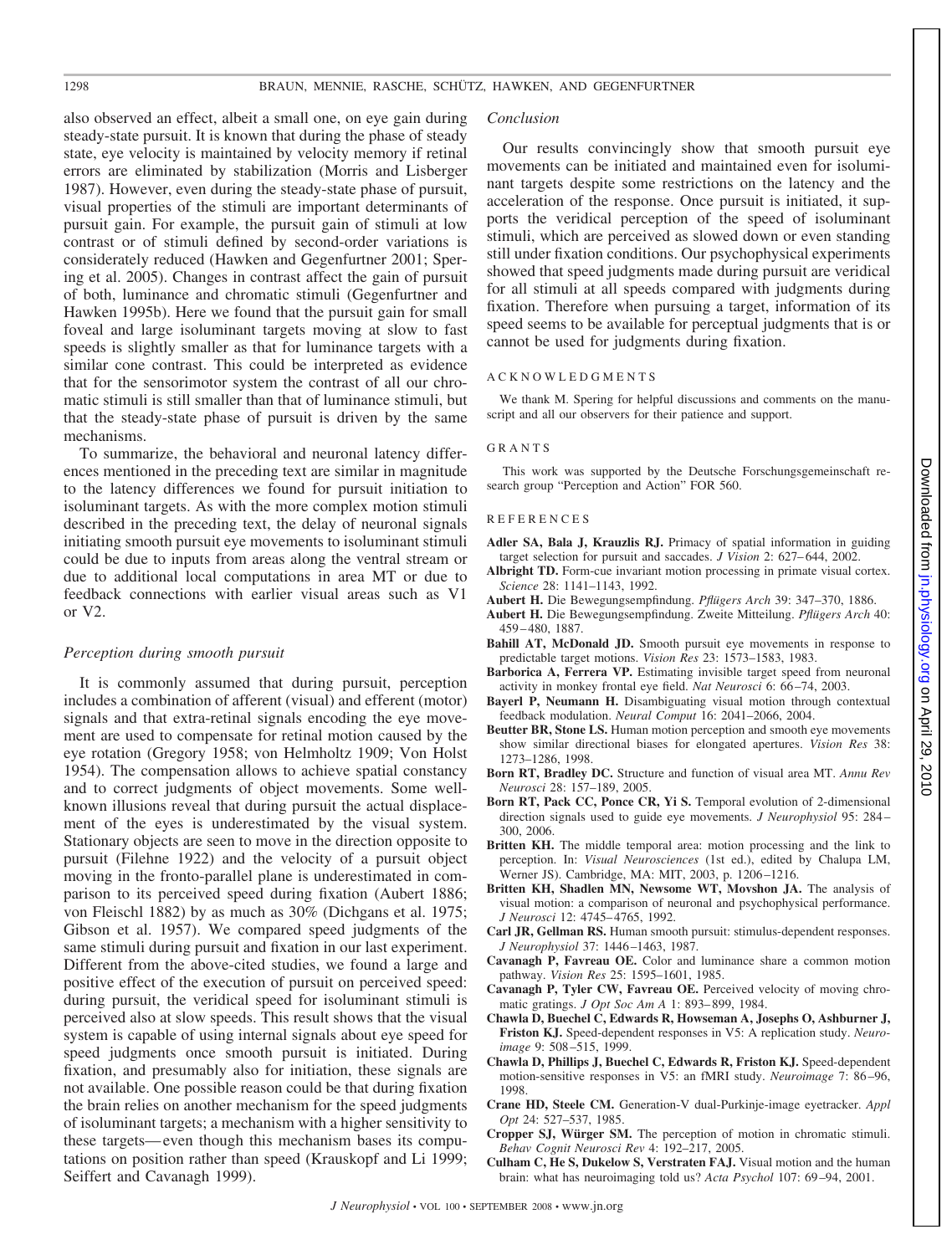- **Derrington AM, Hennig GB.** Detecting and discriminating the direction of motion of luminance and colour gratings. *Vision Res* 33: 799 – 811, 1993.
- **Derrington AM, Krauskopf J, Lennie P.** Chromatic mechanisms in lateral geniculate nucleus of macaque. *J Physiol* 357: 241–265, 1984.
- **Dichgans J, Wist E, Diener HC, Brandt T.** The Aubert-Fleischl phenomenon: a temporal frequency effect on perceived velocity in afferent motion perception. *Exp Brain Res* 23: 529 –533, 1975.
- **Dubner R, Zeki SM.** Response properties and receptive fields of cells in an anatomically defined region of the superior temporal sulcus in the monkey. *Brain Res* 35: 528 –532, 1971.
- **Dürsteler MR, Wurtz RH.** Pursuit and optokinetic deficits following chemical lesions of cortical areas MT and MST. *J Neurophysiol* 60: 940 –965, 1988.
- Dürsteler MR, Wurtz RH, Newsome WT. Directional pursuit deficits following lesions of the foveal representation within the superior temporal sulcus of the macaque monkey. *J Neurophysiol* 57: 1262–1287, 1987.
- **Duffy CF, Wurtz RH.** Sensitivity of MST neurons to optic flow stimuli. I. A continuum of response selectivity to large-field stimuli. *J Neurophysiol* 65: 1329 –1345, 1991a.
- **Duffy CF, Wurtz RH.** Sensitivity of MST neurons to optic flow stimuli. II. Mechanisms of response selectivity revealed with small-field stimuli. *J Neurophysiol* 65: 1346 –1359, 1991b.
- **Ferrera VP, Rudolph KK, Maunsell JH.** Responses of neurons in the parietal and temporal visual pathways during a motion task. *J Neurosci* 14: 6171– 6186, 1994.
- **Ffytche DH, Skidmore BD, Zeki S.** Motion-from-hue activates area V5 of human visual cortex. *Proc R Soc Lond B Biol Sci* 260: 353–358, 1995.
- Filehne W. Über das optische Wahrnehmen von Bewegungen. Zeit Sin*nesphysiol* 53: 134 –145, 1922.
- **Fischer B, Rampsberger E.** Human express-saccades: extremely short reaction times of goal directed eye movements. *Exp Brain Res* 57: 191–195, 1986.
- **Gegenfurtner KR, Hawken MJ.** Temporal and chromatic properties of motion mechanisms. *Vision Res* 35: 1547–1563, 1995a.
- **Gegenfurtner KR, Hawken MJ.** Motion mechanisms for smooth pursuit eye movements and perceived speed. *Invest Ophthalmol Visual Sci* 36: S205, 1995b.
- **Gegenfurtner KR, Hawken MJ.** Interactions between color and motion in the visual pathways. *Trends Neurosci* 19: 394 – 401, 1996.
- **Gegenfurtner KR, Kiper DC, Beusmans J, Carandini M, Zaidi Q, Movshon JA.** Chromatic properties of neurons in Macaque MT. *Visual Neurosci* 11: 455– 466, 1994.
- **Gegenfurtner KR, Kiper DC, Levitt JB.** Functional properties of neurons in macaque area V3. *J Neurophysiol* 77: 1906 –1923, 1997.
- **Gegenfurtner KR, Xing D, Scott BH, Hawken MJ.** A comparison of pursuit eye movement and perceptual performance in speed discrimination. *J Vision* 3: 865– 876, 2003.
- **Gellman RS, Carl JR, Miles FA.** Short latency ocular-following responses in man. *Vis Neurosci* 5: 107–122, 1990.
- **Gibbson JJ, Smith OW, Steinschneider A, Johnson CW.** The relative accuracy of visual perception of motion during fixation and pursuit. *Am J Physiol* 70: 64 – 68, 1957.
- **Gregory RL.** Eye movements and the stability of the visual world. *Nature* 182: 1214 –1216, 1958.
- **Guo K, Benson PJ.** Grating and plaid chrominance motion influences the suppressed ocular following response. *Neuroreport* 10: 387–392, 1999.
- **Hawken MJ, Gegenfurtner KR.** Pursuit eye movements to second-order motion targets. *J Opt Soc Am A* 18: 2282–2296, 2001.
- **Hawken MJ, Gegenfurtner KR, Tang C.** Contrast dependence of colour and luminance motion mechanisms in human vision. *Nature* 367: 268 –70, 1994.
- **Heinen SJ, Watamaniuk SNJ.** Spatial integration in human smooth pursuit. *Vision Res* 38: 3785–3794, 1998.
- **Henning GB, Derrington AM.** Speed, spatial-frequency, and temporal-frequency comparisons in luminance and color gratings. *Vision Res* 34: 2093–2101, 1994.
- **Hotson JR, Braun D, Herzberg W, Boman D.** Transcranial magnetic stimulation of extrastriate cortex degrades human motion direction discrimination. *Vision Res* 34: 2115–2123, 1994.
- **Ilg UJ, Churan J.** Motion perception without explicit activity in areas MT and MST. *J Neurophysiol* 92: 1512–1523, 2004.
- **Judd DB.** Report of U.S. Secretariat Committee on Colorimetry and Artificial Daylight. Proceedings of the Twelfth Session of the CIE, Stockholm, p. 11. Bureau Central de la CIE, Paris, 1951.
- **Krauskopf J, Li X.** Effect of contrast on detection of motion of chromatic and luminance targets: retina-relative and object-relative movement. *Vision Res* 39: 3346 –3350, 1999.
- **Krauskopf J, Williams DR, Heeley DW.** The cardinal directions of color space. *Vision Res* 22: 1123–1131, 1982.
- **Krauzlis RJ.** Recasting the smooth pursuit eye movement system. *J Neurophysiol* 91: 591– 603, 2004.
- **Krauzlis RJ.** The control of voluntary eye movements: new perceptives. *Neuroscientist* 91: 124 –137, 2005.
- **Krauzlis RJ, Lisberger SG.** Temporal properties of visual motion signals for the initiation of smooth pursuit eye movements in monkeys. *J Neurophysiol* 72: 150 –162, 1994.
- **Krauzlis RJ, Miles FA.** Release of fixation for pursuit and saccades in humans: evidence for shared inputs acting on different neural substrates. *J Neurophysiol* 76: 2822–2833, 1996.
- **Krekelberg, B, van Wezel RJA, Albright TD.** Interaction between speed and contrast tuning in the middle temporal area: implications for the neural code for speed. *J Neuroci* 26: 8988 – 8998, 2006.
- **Kowler E.** Cognitive expectations, not habits, control anticipatory smooth oculomotor pursuit. *Vision Res* 29: 1049 –1057, 1989.
- **Komatsu H, Wurtz RH.** Relation of cortical areas MT and MST to pursuit eye movements. I. Localization and visual properties of neurons. *J Neurophysiol* 60: 580 – 603, 1988.
- **Lagae L, Maes H, Raiguel S, Xiao DK, Orban GA.** Responses of macaque STS neurons to optic flow components: a comparison of areas MT and MST. *J Neurophysiol* 71: 1597–1626, 1994.
- **Lennie P, Movshon JA.** Coding of color and form in the geniculostriate visual pathway. *J Opt Soc Am A* 22: 2013–2033, 2005.
- **Lencer R, Nagel M, Sprenger A, Erdmann C, Heide W, Binkofski F.** Cortical mechanisms of smooth pursuit eye movements with target blanking. A fMRI study. *Eur J Neurosci* 19: 1430 –1436, 2004.
- **Lisberger SG, Morris EJ, Tychsen L.** Visual motion processing and sensorymotor integration for smooth pursuit eye movements. *Annu Rev Neurosci* 10: 97–129, 1987.
- **Lisberger SG, Movshon JA.** Visual motion analysis for pursuit eye movements in area MT of macaque monkeys. *J Neurosci* 19: 2224 –2246, 1999.
- **Lisberger SG, Westbrook LE.** Properties of visual inputs that initiate horizontal smooth pursuit eye movements in monkeys. *J Neurosci* 5: 1662– 1673, 1985.
- **Liu J, Newsome WT.** Correlation between speed perception and neural activity in the middle temporal visual area. *J Neurosci* 25: 711–722, 2005.
- **Livingstone MS, Hubel DH.** Anatomy and physiology of a color system in the primate visual cortex. *J Neurosci* 4: 309 –356, 1984.
- **Livingstone MS, Hubel DH.** Psychophysical evidence for separate channels for the perception of form, color, movement, and depth. *J Neurosci* 7: 3416 –3468, 1987.
- **Lu Z, Lesmes LA, Sperling G.** Perceptual motion standstill in rapidly moving chromatic displays. *Proc Natl Acad Sci USA* 96: 15374 –15379, 1999.
- **Majaj NJ, Carandini M, Movshon JA.** Motion integration by neurons in macaque MT is local, not global. *J Neurosci* 27: 366 –370, 2007.
- **Masson GS.** From 1D to 2D via 3D: dynamics of surface motion segmentation for ocular tracking in primates. *J Physiol,* 98: 35–52, 2004.
- **Masson GS, Rybarczyk Y, Castet E, Mestre DR.** Temporal dynamics of motion integration for the initiation of tracking eye movements at ultra-short latencies. *Visual Neurosci* 17: 753–767, 2000.
- **Maunsell JH, Van Essen DC.** Functional properties of neurons in the middle temporal area of the macaque monkey. I. Selectivity for stimulus direction, speed, and orientation. *J Neurophysiol* 49: 1127–1147, 1983.
- **McKee SP.** A local mechanism for differential velocity detection. *Vision Res* 21: 491–500, 1981.
- **McKee SP, Silverman GH, Nakayama K.** Precise velocity discrimination despite random variations in temporal frequency and contrast. *Vision Res* 26: 609 – 619, 1986.
- **Morris EJ, Lisberger SG.** Different responses to small visual errors during initiation and maintenance of smooth-pursuit eye movements in monkeys. *J Neurophysiol* 58: 1351–1369, 1987.
- **Movshon JA, Lisberger SG**, **Krauzlis RJ.** Visual cortical signals supporting smooth pursuit eye movements. *Cold Spring Harbor Symp Quant Biol* 55: 707–716, 1990.
- **Newsome WT, Britten KH, Movshon JA.** Neuronal correlates of a perceptual decision. *Nature* 341: 52–54, 1989.
- Newsome WT, Paré EB. A selective impairment of motion perception following lesions of the middle temporal visual area (MT). *J Neurosci* 8: 2201–2211, 1988.